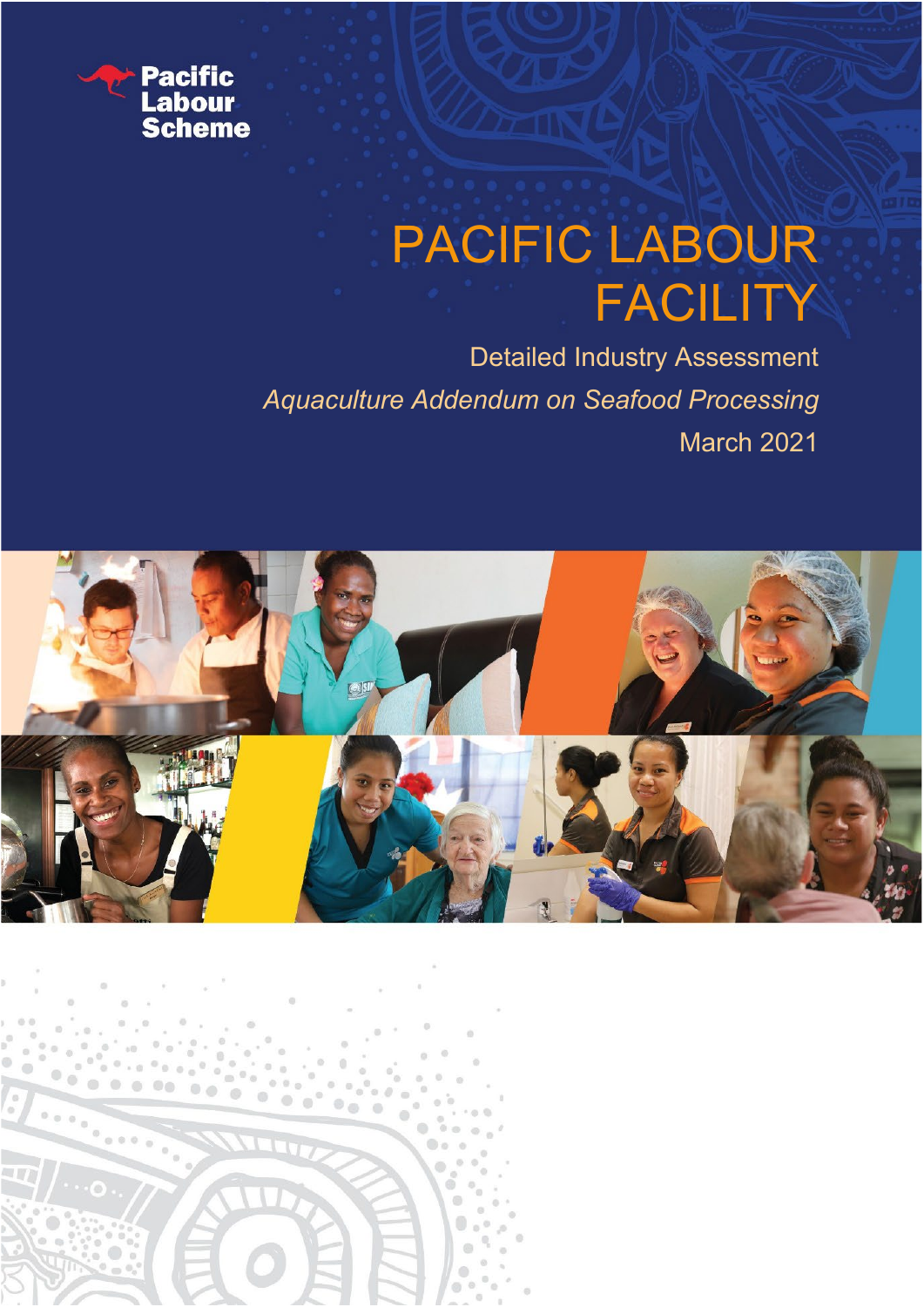# <span id="page-1-0"></span>Executive summary

The detailed industry assessment on aquaculture concluded that "the industry is on a solid growth trajectory and faces a structural labour supply gap that is addressable by Pacific migrant workers without otherwise disrupting the Australian labour market". It went on to summarise that there are 6,000 full-time equivalent (FTE) positions in the industry in Australia and that "the labour supply gap addressable by PLF in the next 1-2 years is estimated at between 200 and 500 FTE workers (3-8% of industry labour), based on DIA findings and industry consultation".

In preparing the aquaculture DIA, it was noted that data from the Australian Bureau of Statistics on aquaculture did not incorporate data pertaining to the downstream seafood processing industry. It was concluded that a separate analysis of this related sub-sector was warranted.

Analysis completed for this addendum has found that seafood processing is a closely allied industry to aquaculture (and wild caught seafood) and demonstrates the same potential demand for PLF labour. Like aquaculture, the seafood processing industry demonstrates unmet demand for unskilled and semi-skilled labour that will match PLF requirements. There are approximately 2,500 workers in the seafood processing industry. The Department of Education, Skills and Employment expects the level of workers demanded to grow at a rate slightly higher than the aquaculture sector. The assessment estimates the addressable labour market gap in the seafood processing industry is in the range of 200-300 FTEs but will be location sensitive and seasonal.

The industry is highly concentrated, with only 3 producers (Tassal, Huon and Simplot), out of 228 registered seafood processing businesses, generating 65% of industry revenue. Many operators colocate their seafood processing and aquaculture operations, which will aid in recruitment efficiency as well as create welfare benefits by being able to cluster workers. There is also the increasing tendency to locate facilities closer to population centres to reduce the distance to the consumer and improve product freshness. This will reduce placement opportunities as Sydney and Melbourne are currently ineligible locations.

It is important to note that increases in industry value added (IVA) do not necessarily equate to greater employment levels. Price movements and production efficiencies (such as automation) have had positive impacts on the industry without the need for additional inputs of labour. Larger operators have downsized their labour forces over the last decade in a move toward increased automation. This trend is expected to continue, with implications for the demand for labour. The industry has also suffered significant disruptions due to the impacts of COVID-19 and the Australian-Chinese trade dispute. However, the industry has been able to pivot away from a Chinese export focus toward the domestic consumer – albeit at greatly reduced prices.

In terms of worker supply, Papua New Guinea, Fiji, and the Solomon Islands are collectively responsible for more than three quarters of all Pacific processing volume, most of which is finfish. These countries are likely the best place to start sourcing sufficient numbers of workers with industrial-scale seafood processing experience. Seafood processing is an excellent opportunity for women to participate in the PLS with almost half of the 2,500 strong Australian workforce, and an estimated three quarters of the Pacific and Timorese workforce, being women. Skills accrued in Australia in seafood processing, like aquaculture, will have relevance for workers returning to the Pacific.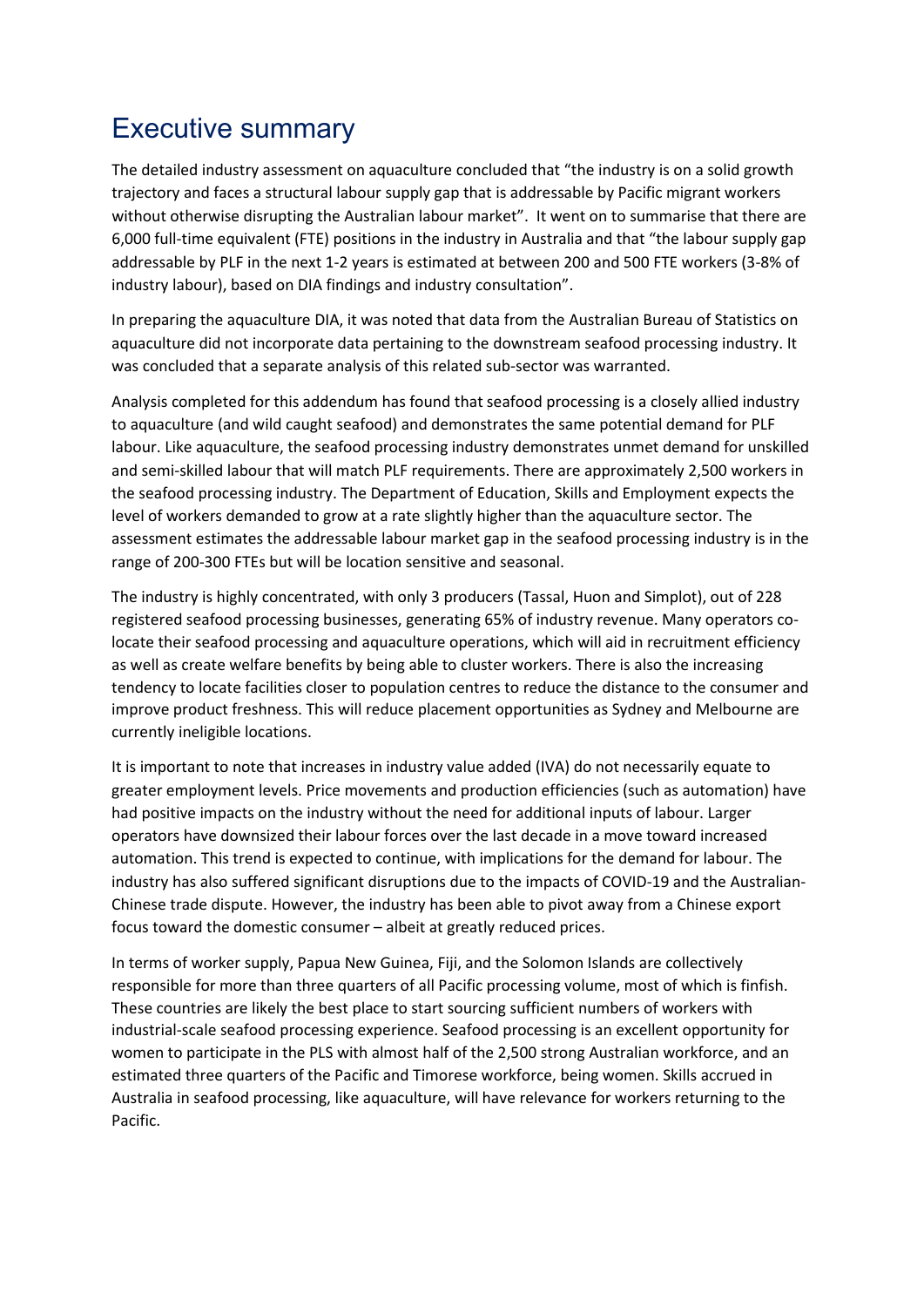While the magnitude of the overall workforce is comparatively small, and COVID-19 related headwinds will persist for the short-to-medium term, the potential to engage a high proportion of women and the ability to co-locate workers warrant industry engagement by the PLF.

# <span id="page-2-0"></span>Industry selection tool

| Deal-breaker criteria                                                                                                                    |                           |                                                                                                                                                                                                                                                                                                               |  |  |
|------------------------------------------------------------------------------------------------------------------------------------------|---------------------------|---------------------------------------------------------------------------------------------------------------------------------------------------------------------------------------------------------------------------------------------------------------------------------------------------------------|--|--|
| Has a detailed industry assessment for<br>the industry been completed? If yes,<br>does it recommend PLS engagement<br>with the industry? | Yes                       | Industry engagement is recommended.                                                                                                                                                                                                                                                                           |  |  |
| Does the industry exhibit<br>characteristics consistent with PLF's<br>programme goals?                                                   | Yes                       | There is a current shortage of unskilled<br>and semi-skilled labour in regional<br>Australia that can be suitably filled by<br>Pacific and Timorese workers.                                                                                                                                                  |  |  |
| Is a focus on this industry consistent<br>with ambitions for PLF's scalability<br>and sustainability?                                    | Yes                       | Once arrangements and connections<br>with employers are established, the<br>relationship with the PLF should be able<br>to shift to a facilitative one over time.<br>However, total placement numbers are<br>unlikely to have the potential of other<br>industries, such as meat works or<br>disability care. |  |  |
| Does the PLF risk assessment on this<br>industry indicate that risks are<br>manageable/treatable?                                        | <b>Yes</b>                | Generally, the industry is low risk.                                                                                                                                                                                                                                                                          |  |  |
|                                                                                                                                          | <b>Essential criteria</b> |                                                                                                                                                                                                                                                                                                               |  |  |
| Are there indications that PLF workers<br>can be placed in this industry with<br>relative efficiency?                                    | Yes                       | Yes, the larger aquaculture operators<br>often have onsite processing facilities,<br>creating synergies and adding welfare<br>benefits by clustering workers.                                                                                                                                                 |  |  |
| Has evidence of a growth trajectory<br>for this industry been confirmed?                                                                 | <b>Yes</b>                | Modest medium-term growth is<br>expected post-COVID 19.                                                                                                                                                                                                                                                       |  |  |
| Has evidence of an enduring industry<br>labour shortage been confirmed?                                                                  | Yes                       | The PWC-conducted labour market<br>assessment identified a labour shortage<br>in seafood processing.                                                                                                                                                                                                          |  |  |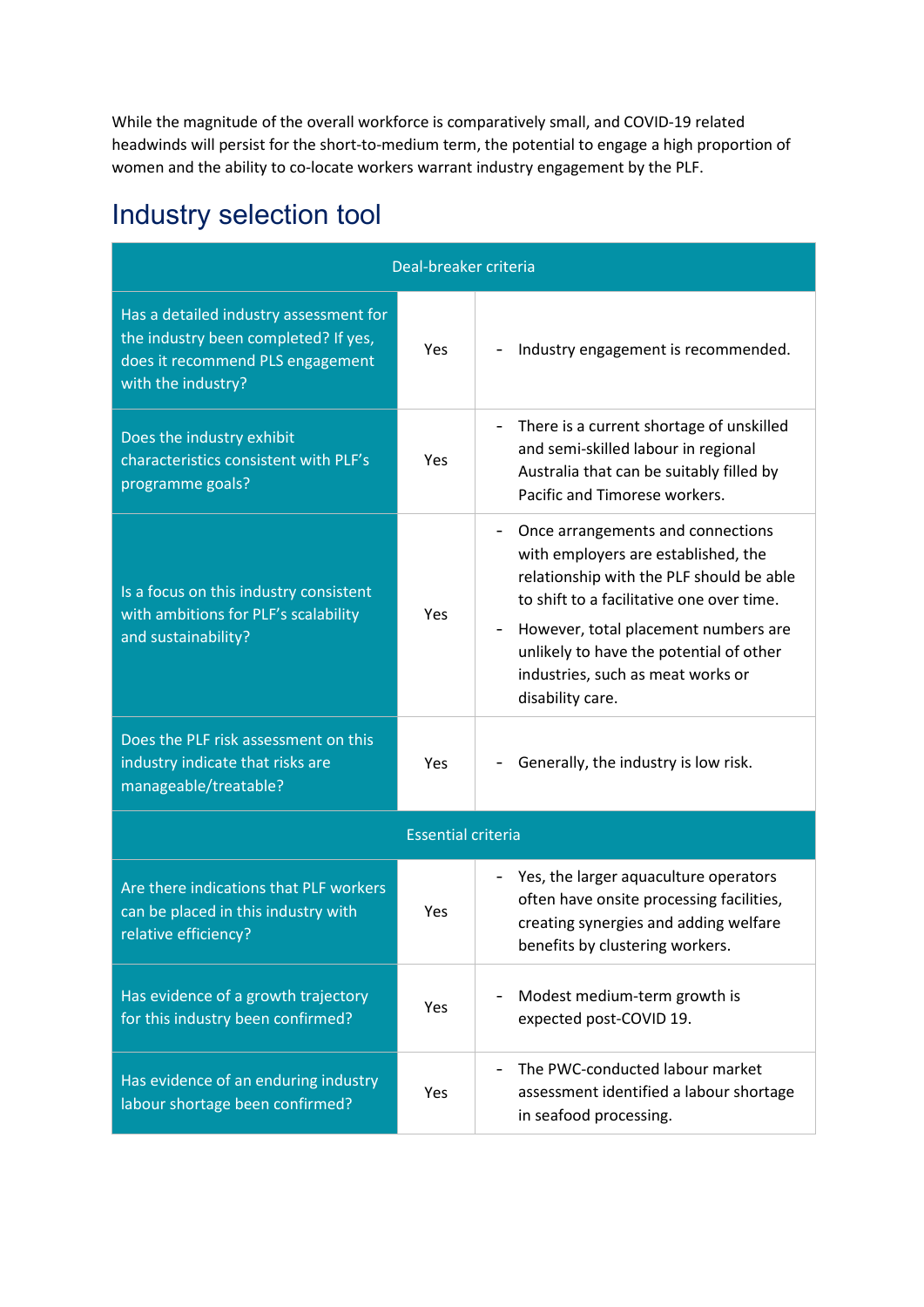| Does the evidence demonstrate that<br>demand for workers exists in PLF<br>areas of operations or appropriate<br>regional parts of Australia?                                | Yes                   | Many seafood processing operations are<br>co-located with aquaculture operations,<br>which are mostly regional. Although<br>some operations occur in major cities.                                    |
|-----------------------------------------------------------------------------------------------------------------------------------------------------------------------------|-----------------------|-------------------------------------------------------------------------------------------------------------------------------------------------------------------------------------------------------|
| Is the industry considered robust and<br>secure and relatively shock proof?                                                                                                 | Yes                   | Despite the substantial impacts of<br>COVID-19 on trade, the industry has<br>been able to pivot toward the domestic<br>consumer, albeit with reduced<br>profitability.                                |
| Does the industry provide<br>opportunities for women or<br>vulnerable groups and is it supportive<br>of Gender, Equality, Disability and<br>Social Inclusion (GEDSI) goals? | Yes                   | At 43%, seafood processing has a high<br>proportion of women, behind only<br>cosmetic manufacturing. The Pacific<br>skillset appears a good match.                                                    |
| Is there evidence of an adequate array<br>of potentially suitable approved<br>employers?                                                                                    | Limited               | The industry is highly concentrated with<br>only 3 large players controlling 65% of<br>industry revenue.                                                                                              |
|                                                                                                                                                                             | Preferential criteria |                                                                                                                                                                                                       |
|                                                                                                                                                                             |                       |                                                                                                                                                                                                       |
| Have welfare issues and risks been<br>assessed as manageable?                                                                                                               | Yes                   | Generally, this is a low hazard industry.<br>There is also the potential to cluster<br>seafood processing workers with<br>aquaculture workers.                                                        |
| Do PLF workers have, or can they<br>acquire necessary skills and<br>experience required by this industry?                                                                   | Yes                   | Yes, seafood processing worker roles are<br>considered entry level at ANZSCO level 5.<br>However, seafood processing is<br>concentrated in 3 Pacific countries: PNG,<br>Fiji and the Solomon Islands. |
| Have any potential worker cultural<br>issues been considered?                                                                                                               | Yes                   | Given the prevalence of the industry in<br>the Pacific, seafood processing in<br>Australia may be well suited to Pacific<br>and Timorese workers                                                      |
| Is the industry supportive of DFAT's<br>strategic goals for the Pacific and<br>Timor-Leste?                                                                                 | Yes                   | There is the potential to upscale the<br>processing industry in the Pacific and in<br>Timor-Leste particularly.                                                                                       |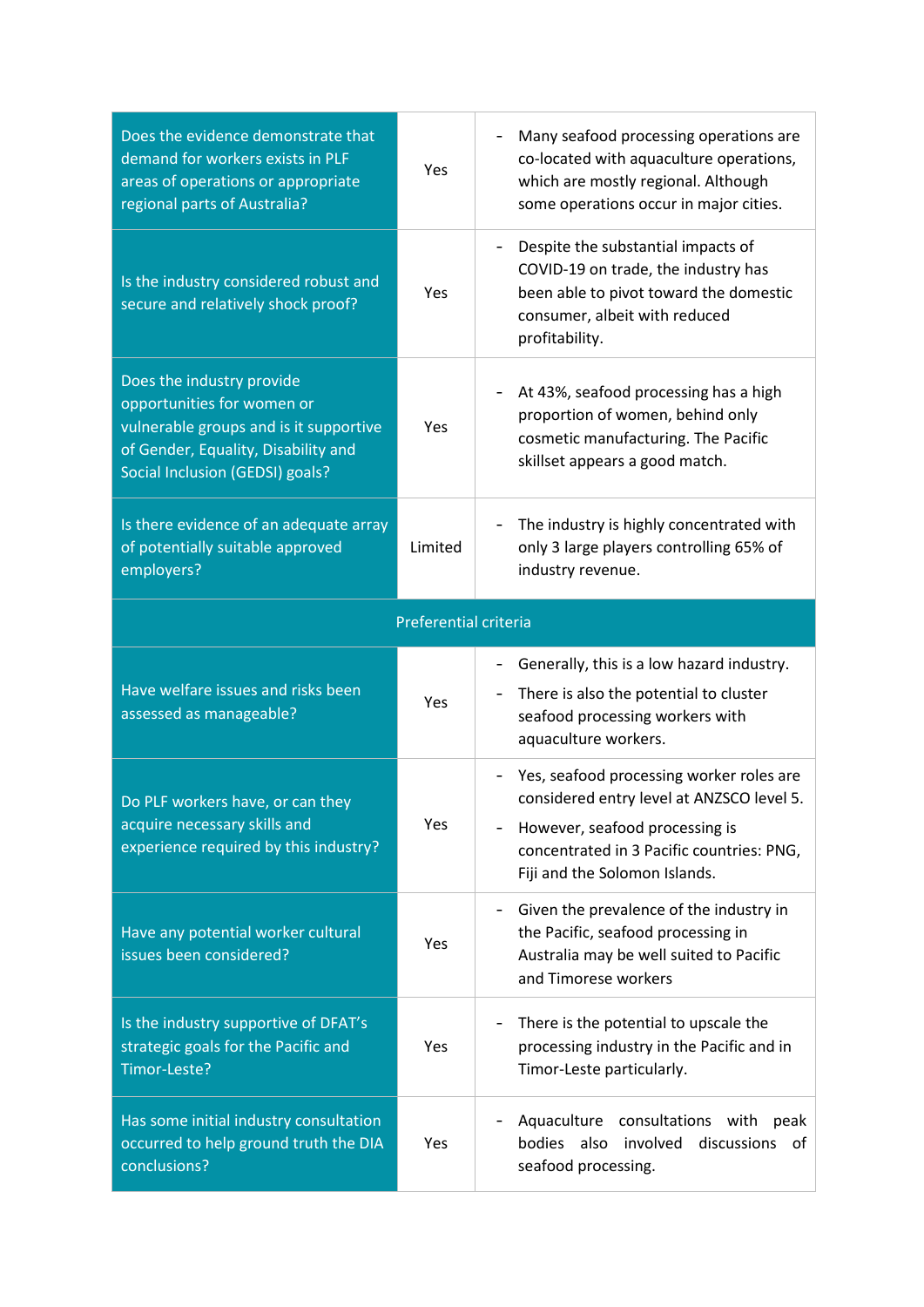| Do repatriated skills to the Pacific and<br>Timor-Leste support greater economic<br>integration with Australia and New<br>Zealand? | Yes        | There is opportunity for skills<br>development and economic<br>development in the Pacific and Timor-<br>Leste.                                                                                                                                                                            |
|------------------------------------------------------------------------------------------------------------------------------------|------------|-------------------------------------------------------------------------------------------------------------------------------------------------------------------------------------------------------------------------------------------------------------------------------------------|
| Does the industry exhibit<br>characteristics that will enable<br>transfers of applicable skills back to<br>PLF countries?          | <b>Yes</b> | The industry provides alignment to<br>industry growth prospects in the Pacific<br>and Timor-Leste.                                                                                                                                                                                        |
| Have issues and risks related to<br>COVID-19 been considered and is<br>mitigation possible?                                        | <b>Yes</b> | To date, the industry (particularly rock<br>lobster) has suffered a significant impact<br>due to associated impacts of the COVID-<br>19 pandemic and the trade dispute with<br>China, however the industry has been<br>able to pivot toward domestic consumers<br>to mitigate the impact. |
| Is the lead-in time to build<br>relationships within the industry and<br>place workers considered reasonable?                      | <b>Yes</b> | The PLF is well-positioned and resourced<br>to engage the industry and synergies<br>exist with the aquaculture industry.                                                                                                                                                                  |

# <span id="page-4-0"></span>Recommendations

The DIA on aquaculture set out a series of recommendations relating to next steps. The recommendations for this addendum on the seafood processing industry are similar. Having determined that appropriate opportunities for placement of Pacific and Timorese workers exist, it is recommended that the PLF should actively engage with aquaculture and seafood processing industry employers to pursue these opportunities.

In addition to the recommendations put forward for aquaculture, it is recommended that the PLF:

- Leverage the synergies with aquaculture operators that have onsite seafood processing facilities. This will achieve efficiency in terms of workers' placement and employer engagement, as well as provide welfare benefits by being able to cluster workers. Consider engaging with appropriate standalone processing facilities in the second instance.
- Engage with industry to identify preferred preparatory training programs, such as food safety. These could potentially be undertaken in-country. The Australia Pacific Training Coalition (APTC) or another training provider should be engaged to investigate this opportunity. Note that formal qualification requirements in the industry are low and many roles are appropriate for school-leavers. Post-school certificates in seafood processing do not appear to be necessary, nor even desirable, by the industry. This should be confirmed during the initial stages of industry engagement.
- Engage the PLF supply and growth team to capitalise on the prevalence of women in the industry. Seafood processing represents an opportunity to place a significant proportion of female workers. Papua New Guinea, Fiji, and the Solomon Islands are ideal candidates to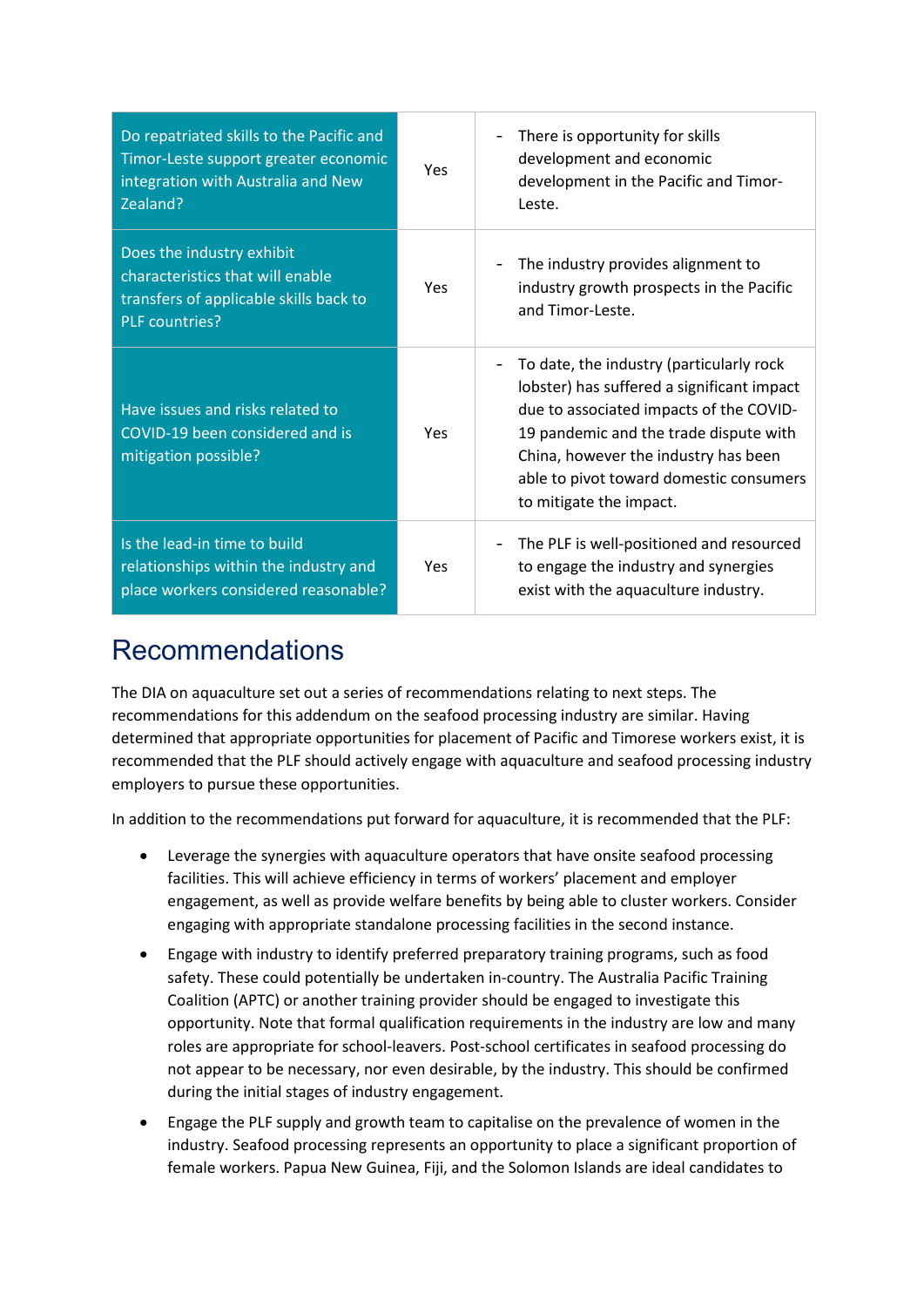recruit workers with relevant skills and experience, as well as to maximise employment opportunities upon workers' return home.

# **Contents**

| 1.  | $\label{eq:1} \mbox{Introduction} \,\, \ldots \,\, \ldots \,\, \ldots \,\, \ldots \,\, \ldots \,\, \ldots \,\, \ldots \,\, \ldots \,\, \ldots \,\, \ldots \,\, \ldots \,\, \ldots \,\, \ldots \,\, \ldots \,\, \ldots \,\, \ldots \,\, \ldots \,\, \ldots \,\, \ldots \,\, \ldots \,\, \ldots \,\, \ldots \,\, \ldots \,\, \ldots \,\, \ldots \,\, \ldots \,\, \ldots \,\, \ldots \,\, \ldots \,\, \ldots \,\, \ldots \,\, \ldots \,\, \ldots \,\, \ldots \,\,$ |
|-----|-----------------------------------------------------------------------------------------------------------------------------------------------------------------------------------------------------------------------------------------------------------------------------------------------------------------------------------------------------------------------------------------------------------------------------------------------------------------|
| 1.1 |                                                                                                                                                                                                                                                                                                                                                                                                                                                                 |
| 1.2 |                                                                                                                                                                                                                                                                                                                                                                                                                                                                 |
| 2.  |                                                                                                                                                                                                                                                                                                                                                                                                                                                                 |
| 2.1 |                                                                                                                                                                                                                                                                                                                                                                                                                                                                 |
| 3.  |                                                                                                                                                                                                                                                                                                                                                                                                                                                                 |
| 3.1 |                                                                                                                                                                                                                                                                                                                                                                                                                                                                 |
| 3.2 |                                                                                                                                                                                                                                                                                                                                                                                                                                                                 |
| 3.3 |                                                                                                                                                                                                                                                                                                                                                                                                                                                                 |
| 3.4 |                                                                                                                                                                                                                                                                                                                                                                                                                                                                 |
| 3.5 |                                                                                                                                                                                                                                                                                                                                                                                                                                                                 |
| 4.  |                                                                                                                                                                                                                                                                                                                                                                                                                                                                 |
| 4.1 |                                                                                                                                                                                                                                                                                                                                                                                                                                                                 |
| 4.2 |                                                                                                                                                                                                                                                                                                                                                                                                                                                                 |
| 4.3 |                                                                                                                                                                                                                                                                                                                                                                                                                                                                 |
| 4.4 |                                                                                                                                                                                                                                                                                                                                                                                                                                                                 |
| 5.  |                                                                                                                                                                                                                                                                                                                                                                                                                                                                 |
| 5.1 |                                                                                                                                                                                                                                                                                                                                                                                                                                                                 |
| 5.2 |                                                                                                                                                                                                                                                                                                                                                                                                                                                                 |
| 6.  |                                                                                                                                                                                                                                                                                                                                                                                                                                                                 |
| 6.1 |                                                                                                                                                                                                                                                                                                                                                                                                                                                                 |
| 6.2 |                                                                                                                                                                                                                                                                                                                                                                                                                                                                 |
| 7.  |                                                                                                                                                                                                                                                                                                                                                                                                                                                                 |
|     |                                                                                                                                                                                                                                                                                                                                                                                                                                                                 |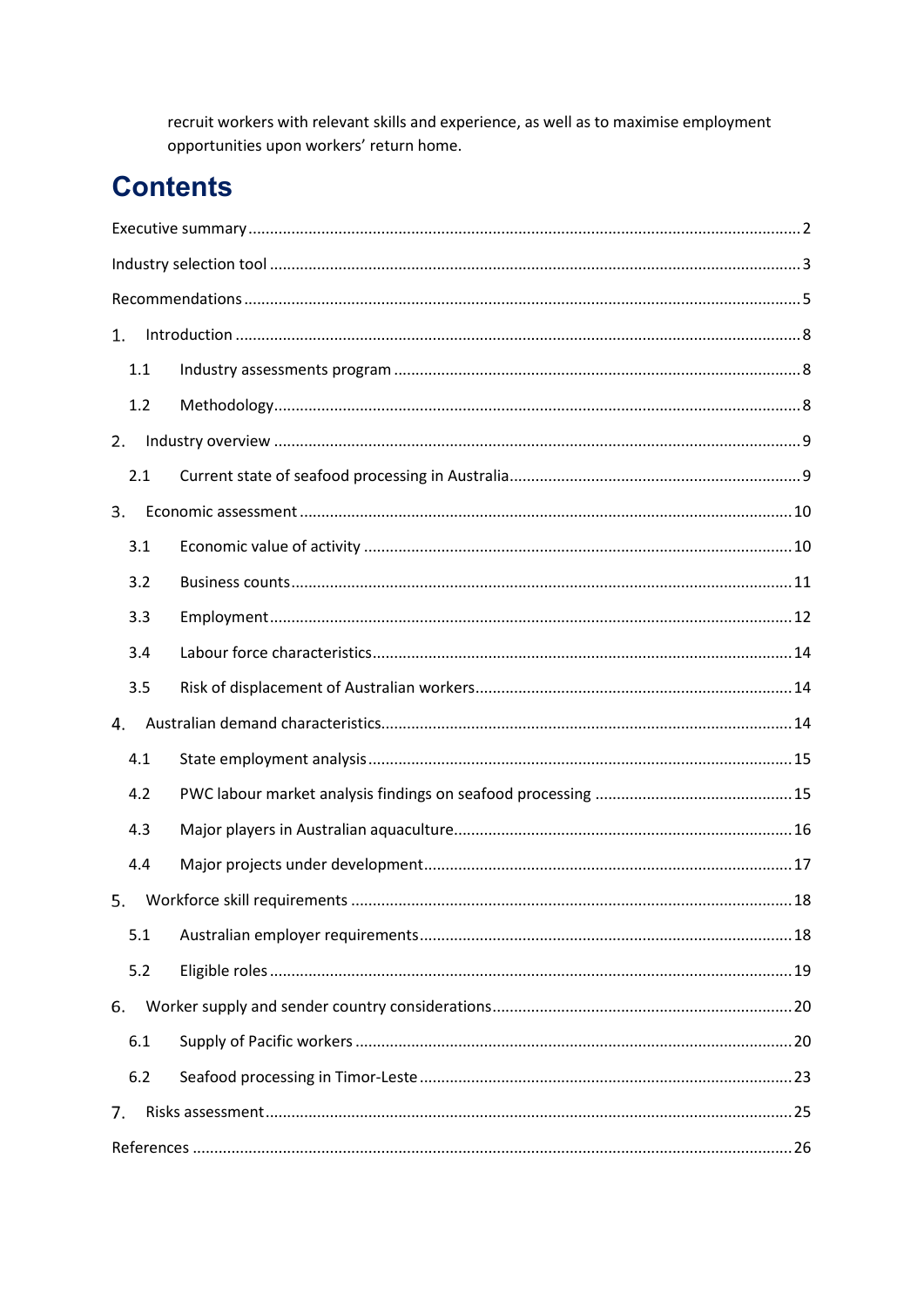# Figures

| Figure 3: Estimated revenue share of seafood processing businesses, 2019, \$m 16 |  |
|----------------------------------------------------------------------------------|--|
|                                                                                  |  |
|                                                                                  |  |
|                                                                                  |  |
|                                                                                  |  |

# **Tables**

| Table 1: Australian Bureau of Statistics business counts, seafood processing, 2018-19  12      |  |
|------------------------------------------------------------------------------------------------|--|
|                                                                                                |  |
| Table 3: Pay rates for processing attendants as of November 2020 for ordinary hours worked  14 |  |
|                                                                                                |  |
| Table 5: Regions identified with high likelihood of labour shortages in seafood processing16   |  |
|                                                                                                |  |
|                                                                                                |  |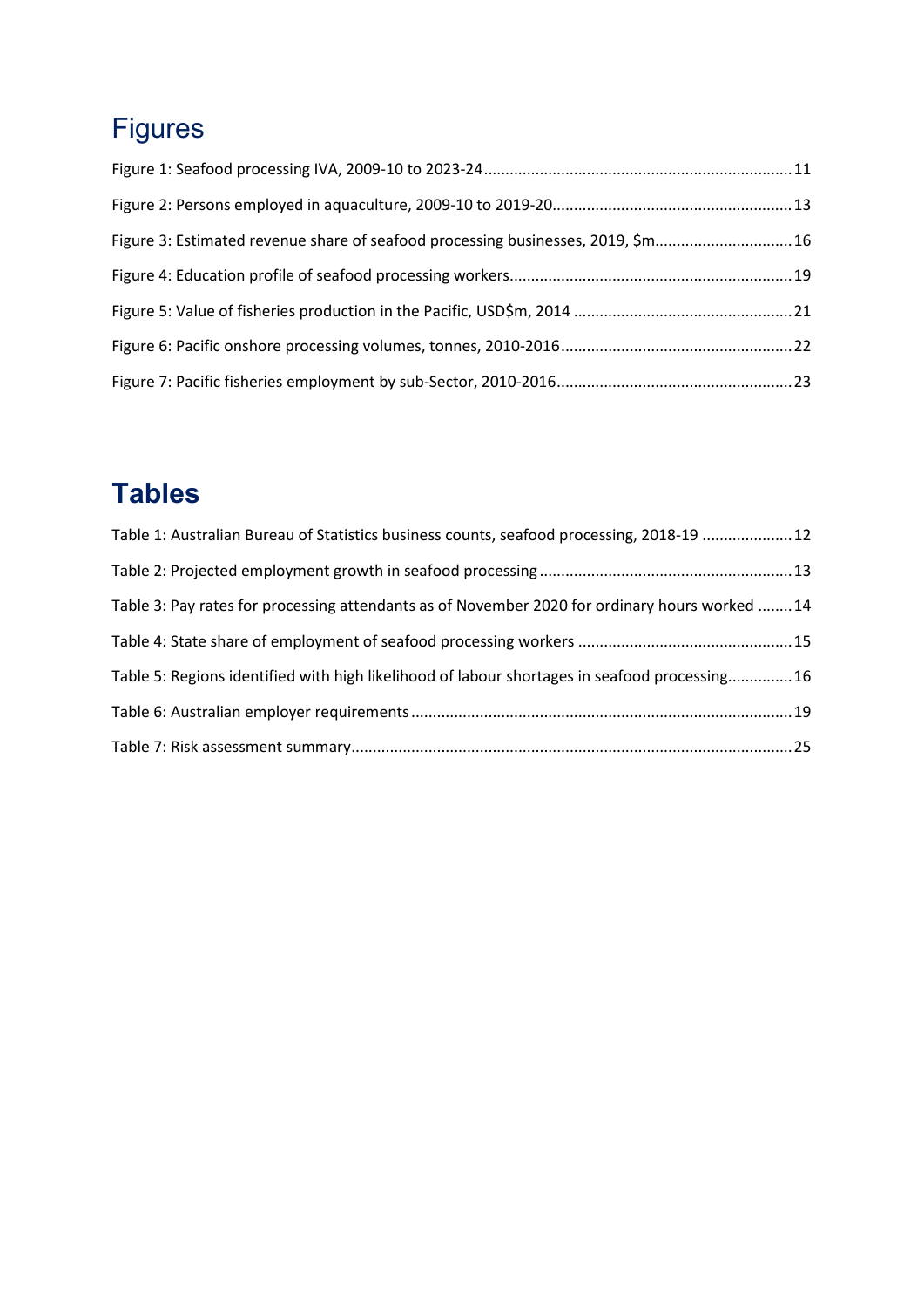#### <span id="page-7-0"></span> $1<sup>1</sup>$ Introduction

#### <span id="page-7-1"></span>1.1 Industry assessments program

A preliminary industry assessment and, later, a detailed industry assessment have been completed on the aquaculture sector. Due to the way the Australian Bureau of Statistics (ABS) captures data, these 2 assessments did not extend to conducting an analysis of the downstream seafood processing industry. To address this, we have completed this addendum. It should be considered as an abridged DIA and be read in conjunction with the aquaculture DIA completed in February 2021<sup>1</sup>.

The industry assessments program is undertaken using the Australian Bureau of Statistics (ABS) industry classification system. The seafood processing classification is reported by the ABS via Division C of the ABS Industry Classification System (ANZIC) detailed below:

- Division C: Manufacturing
- Subdivision 11: Food Product Manufacturing
- Group 112: Seafood Processing

Sub activities are:

- canned seafood manufacturing
- preserved seafood manufacturing smoked, dried, or salted
- frozen seafood
- fresh or chilled seafood
- fish and other seafood manufacturing (except units which both catch and process their catch aboard vessels)

#### <span id="page-7-2"></span>1.2 Methodology

This abridged DIA should be read in conjunction with the aquaculture DIA completed in February 2021 which concluded that:

*Although aquaculture is (relatively) small and increasingly pursuing automation, it is growing at a rate faster than the wider economy, is regionally focused, is a good match with Pacific island economies, and has unfilled jobs that match Pacific migrant workers' skills, without otherwise disrupting the Australian labour market. This DIA recommends that the PLF pursue industry engagement.* 

There was no formalised external consultation process undertaken in relation to seafood processing specifically, however, several key stakeholders were consulted to "ground truth" the evidence that was collected and analysed. Consultation participants included the National Aquaculture Council, the Australian Prawn Farmers Association and the Australian Barramundi Farmers Association. We also

<span id="page-7-3"></span> $1$  We consulted with the ABS directly about their data collection for the seafood processing industry. Their data on this new sub-sector is not strong. Their reply to our queries was: "The ABS … does not currently collect data regarding Seafood Processing. There is data in 4607.0 - [Fish Account, Australia, 1997,](https://www.abs.gov.au/AUSSTATS/abs@.nsf/Lookup/4607.0Main+Features11997?OpenDocument) however the data collected is from 1997 with no future plans for release. The Department of Agriculture release[d Australian fisheries and aquaculture statistics, 2017."](https://www.agriculture.gov.au/sites/default/files/sitecollectiondocuments/abares/publications/AustFishAquacStats_2017_v1.2.0.pdf)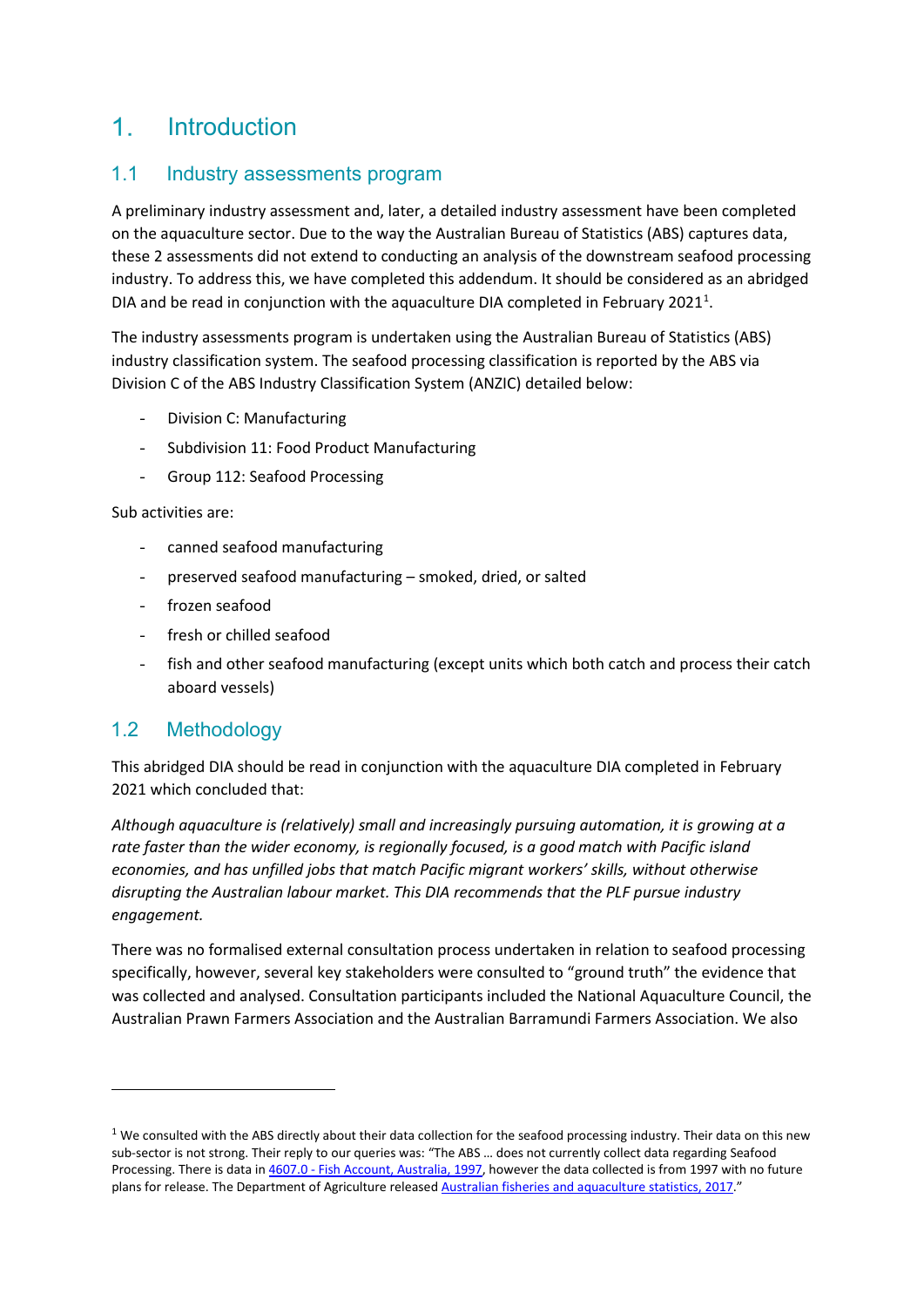spoke to the Department of Agriculture, Water and the Environment, as well as the Fisheries Research and Development Corporation.

There was a strong focus on analysis of the data and what it realistically meant for the PLF. The DIA analysis went beyond the assessment of the numerical scope of the labour market shortage to better understand if that labour supply gap was addressable by the PLF and its partners. The DIA has incorporated a risk assessment and provided recommendations on key next steps.

#### <span id="page-8-0"></span> $2<sub>1</sub>$ Industry overview

| <b>Section summary</b>                                                                                                      |                                                                                                                                                                                                   |  |  |  |
|-----------------------------------------------------------------------------------------------------------------------------|---------------------------------------------------------------------------------------------------------------------------------------------------------------------------------------------------|--|--|--|
| Growth in aquaculture will<br>flow through to seafood<br>processing                                                         | Aquaculture and wild-catch fishing both supply the seafood<br>processing industry. The forecast growth in aquaculture will<br>benefit the industry and offset stagnant fishing output.            |  |  |  |
| The longer-term move<br>toward seafood<br>consumptions, both<br>domestic and globally, will<br>be positive for the industry | Increasing global consumption of seafood will benefit the<br>industry, a trend expected to continue for the foreseeable<br>future.                                                                |  |  |  |
| Automation has reduced the<br>relative demand for labour                                                                    | The industry has rapidly automated over the last decade, with<br>larger facilities greatly upscaling. This results in a relatively<br>subdued demand for labour relative to the increased output. |  |  |  |

### <span id="page-8-1"></span>2.1 Current state of seafood processing in Australia

The seafood processing industry sits between the aquaculture and fishing industries, and the wholesale and retail industries. The level of industry activity is largely determined by the level of activity in catching or growing seafood. Positive trends in aquaculture will benefit the industry, whereas the expected trajectory of fishing will be a detriment to the processing industry. Together, the opposite trends in aquaculture and fishing, will result in a low growth, yet relatively stable, outlook for seafood processing.

The seafood processing industry is rapidly automating, with the larger, and more dominant, players upscaling their facilities to become more efficient. While this is beneficial for industry and the consumer, it reduces the demand for unskilled or semi-skilled labour. Over the past decade, the industry has been able to increase its output, while decreasing its demand for labour. However, the sheer magnitude of new aquaculture projects currently under development in Australia will, in absolute terms, be beneficial for seafood processing and its demand for labour.

Beyond the COVID-19 pandemic, growth in Asian consumption and increasing domestic consumption of seafood will benefit the industry over the medium- to long-term.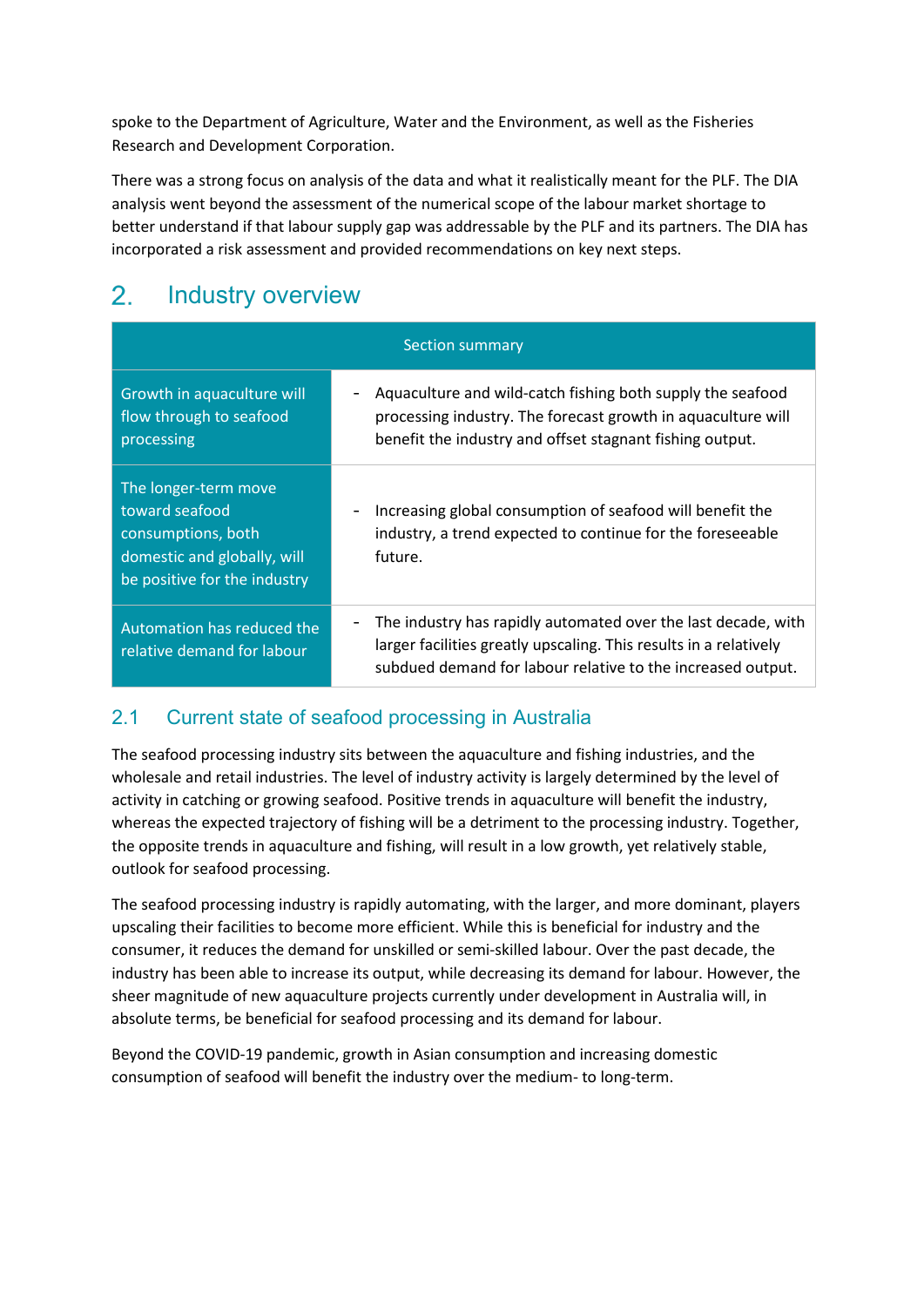#### <span id="page-9-0"></span> $3<sub>1</sub>$ Economic assessment

| <b>Section summary</b>                                                                                             |                                                                                                                                                                                                                                                                                                                                                                                                                                                                                                                                      |  |  |  |
|--------------------------------------------------------------------------------------------------------------------|--------------------------------------------------------------------------------------------------------------------------------------------------------------------------------------------------------------------------------------------------------------------------------------------------------------------------------------------------------------------------------------------------------------------------------------------------------------------------------------------------------------------------------------|--|--|--|
| Industry activity has<br>been relatively stable,<br>which is expected to<br>continue for the<br>foreseeable future | Seafood processing is an intermediate industry, taking products<br>$\overline{\phantom{a}}$<br>product from the aquaculture and fishing industries, and selling<br>to the wholesale and retail industries.<br>The industry value added (IVA) grew consistently over the last<br>$\qquad \qquad \blacksquare$<br>decade and forecast to continue through to 2024.<br>Unlike aquaculture, there have been no significant drops in<br>$\overline{\phantom{a}}$<br>production - apart from the COVID-19 pandemic related<br>disruptions. |  |  |  |
| <b>Employment has been</b><br>stable over the past<br>decade and future<br>growth is forecast to be<br>modest      | Employment levels have been relatively stable, with<br>-<br>approximately 2,500 workers having been consistently employed<br>over the last decade.<br>Demand for workers is forecast to be below the national average,<br>yet stable and consistent.                                                                                                                                                                                                                                                                                 |  |  |  |
| The labour force is<br>dominated by low-<br>skilled workers, many<br>of which are women<br>and part time           | Seafood process workers' salary is approximately \$39,200 pa, on<br>par with existing PLS workers.<br>The occupation is 43% female (compared with 17% in<br>$\overline{\phantom{0}}$<br>aquaculture) and 53% part time.<br>The labour force is largely unskilled, with 76% having no post-<br>$\overline{\phantom{a}}$<br>school qualifications, and most roles are suitable for school-<br>leavers.                                                                                                                                 |  |  |  |

### <span id="page-9-1"></span>3.1 Economic value of activity

The below figure shows that the industry value added (IVA) product from seafood processing experienced modest and stable growth over the past decade, growing from \$225m to \$253m – a compound annual average of 1.2%, below the national average. The below figure also incorporates IBISWorld forecast growth rates. From 2020 to 2024, the industry is expected to grow at a compound annual rate of 3.56% per year, from \$253 m to \$291 m.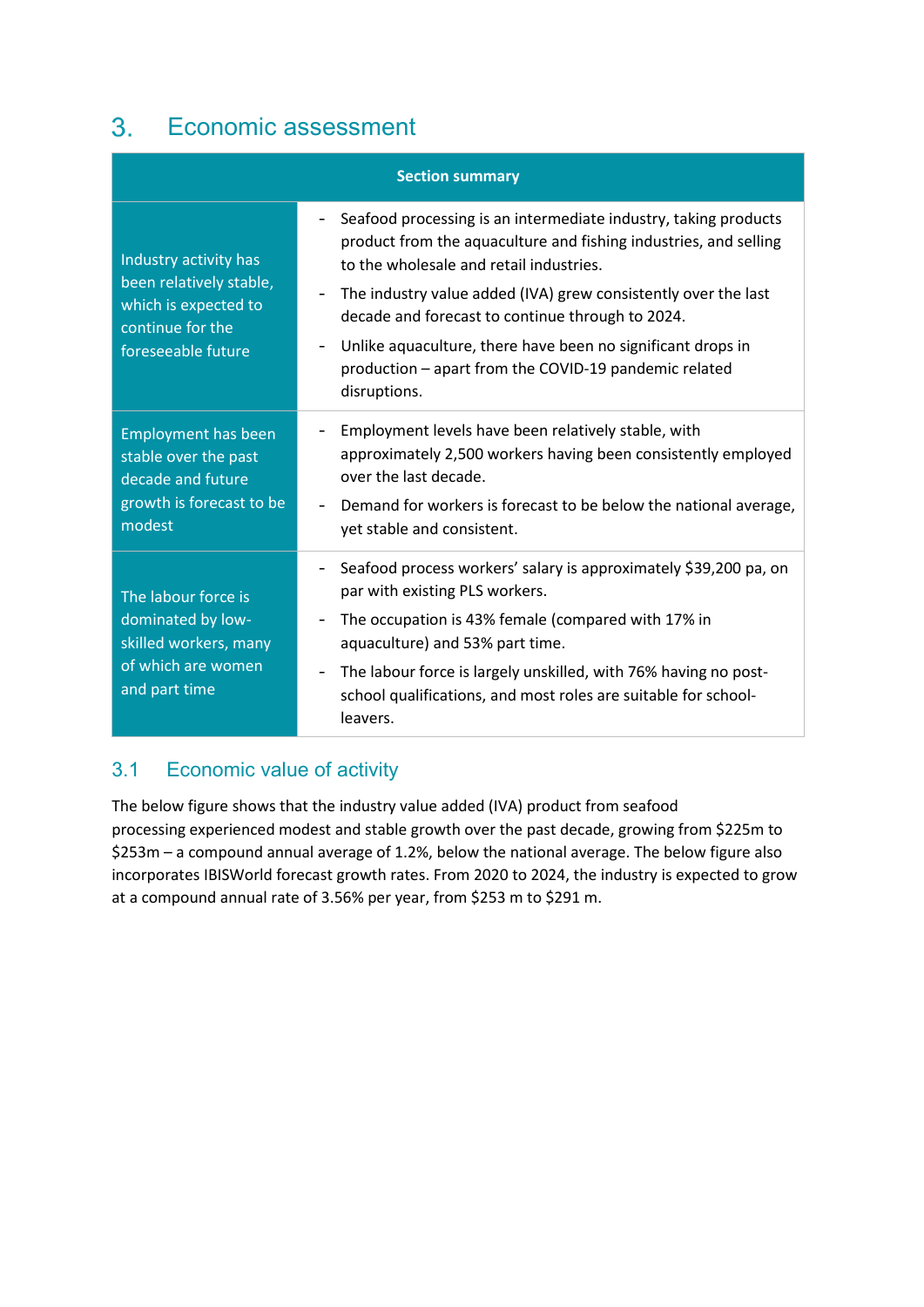

#### <span id="page-10-1"></span>**Figure 1: Seafood processing IVA, 2009-10 to 2023-24**

Like aquaculture and fishing, seafood processing is a relatively small component of the Australian economy. Modest growth over the past 10 years has seen this meagre share decrease slightly, as the growth of the national economy has outpaced that of the industry. The small size has obvious implications for the industry's capacity to employ a significant number of PLS workers.

It is important to note that an increased value of production, or in this case, industry value added, does not necessarily equate to greater employment levels. Price increases and increased production efficiencies (such as automation) have had positive impacts on the industry without the need for additional inputs of labour. Larger operators have downsized their labour forces over the last decade in a move toward increased automation. This trend is expected to continue, with implications for the demand for labour (IBISWorld, 2019).

#### <span id="page-10-0"></span>3.2 Business counts

The ABS business counts show the number of registered businesses by state and number of employees as of June every year. It is important to note that this counts business registration, and not the location of the business' primary activities. For example, BHP would be registered in Victoria yet has extensive operations in Western Australia.

#### *Seafood processing*

The ABS businesses counts show there were only 228 registered seafood processing businesses at the end of the 2019 financial year, equating to less than 1% of all registered agricultural sector businesses. Over the course of the 2019 financial year, 20 new businesses entered, and 13 exited, with a resulting net movement of 7. This is an encouraging sign and may be indicative of an attractive business opportunity for some operators.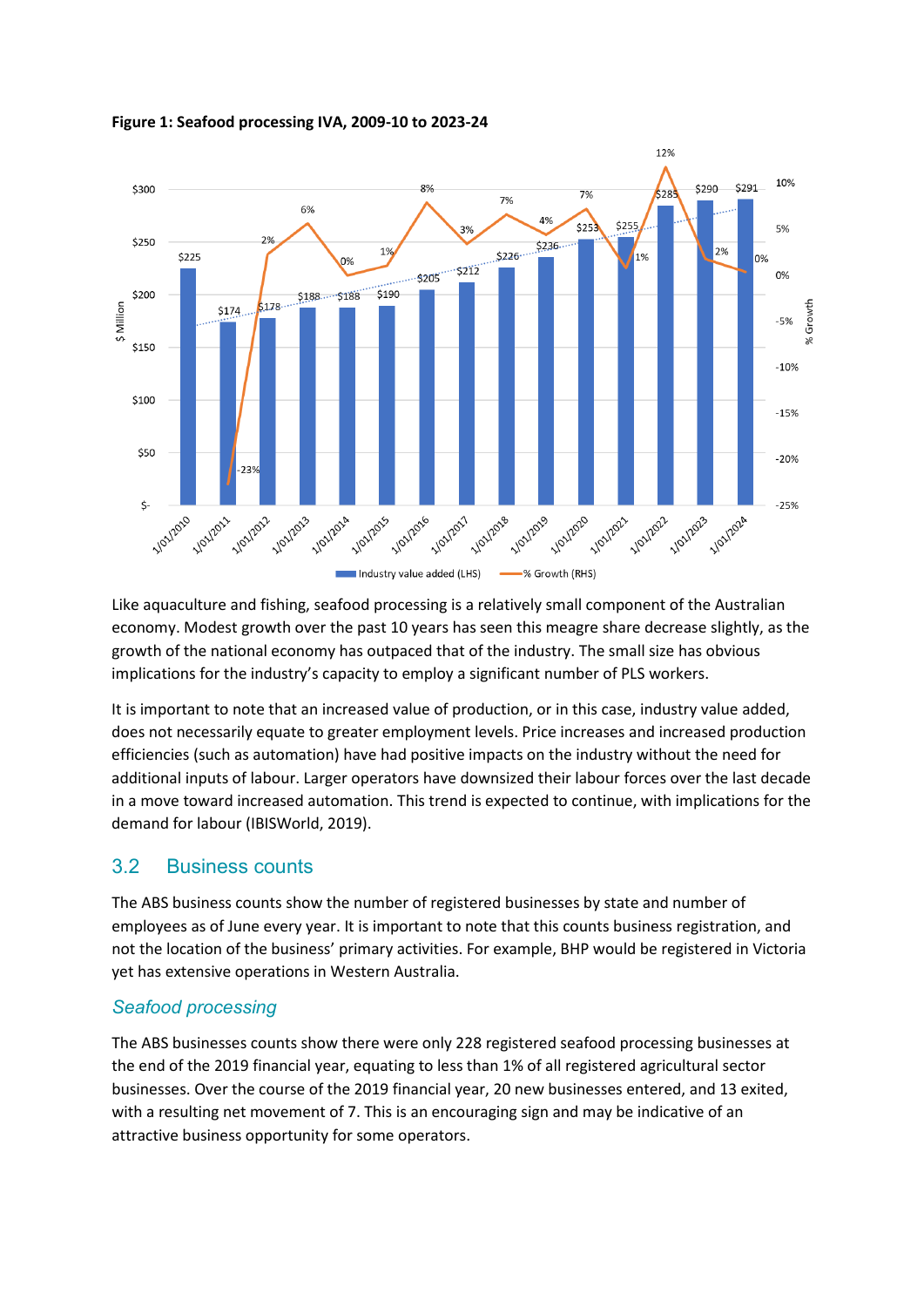The industry is relatively dispersed and not as clustered as the seafood production – aquaculture and wild-catch fisheries. This is due to many operators establishing processing facilities closer to major population centres to improve reduce the time to market and improve the freshness of their product.

Importantly, there are no registered seafood processing businesses that employed more than 200 people, however there are 43 that employ between 20-199.

*Readers will note the contradiction between this section and the following section on major employers. The source of discrepancy is a combination of using contract labour and operators employing individuals across multiple entities under a group banner.* 

| <b>State</b> | Non-employing | $1-19$<br>employees | 20-199<br>employees | $200+$<br>employees | <b>Total</b>     |
|--------------|---------------|---------------------|---------------------|---------------------|------------------|
| <b>NSW</b>   | 20            | 11                  | 4                   | 0                   | 36               |
| <b>Vic</b>   | 20            | 20                  | 5                   | 0                   | 45               |
| Qld          | 12            | 22                  | 16                  | 0                   | 48               |
| <b>SA</b>    | 26            | 18                  | 4                   | 0                   | 48               |
| <b>WA</b>    | 9             | 18                  | 5                   | $\pmb{0}$           | 34               |
| Tas          | 5             | 11                  | 10                  | $\mathbf 0$         | 22               |
| <b>NT</b>    | $\pmb{0}$     | $\mathbf 0$         | $\pmb{0}$           | 0                   | $\boldsymbol{0}$ |
| <b>ACT</b>   | $\pmb{0}$     | $\mathbf 0$         | $\mathbf 0$         | 0                   | $\boldsymbol{0}$ |
| <b>Total</b> | 92<br>40.4%   | 93<br>40.8%         | 43<br>18.9%         | $\mathbf 0$<br>0.0% | 228<br>100%      |

<span id="page-11-1"></span>**Table 1: Australian Bureau of Statistics business counts, seafood processing, 2018-19**

### <span id="page-11-0"></span>3.3 Employment

Estimated labour force figures show that employment levels in seafood processing have been relatively stable over the past 10 years – far more so than aquaculture. Similar to aquaculture and fishing, the magnitude of employment is small, with approximately 3,000 persons employed on an FTE basis. It is one of the smallest employing subsectors within the economy.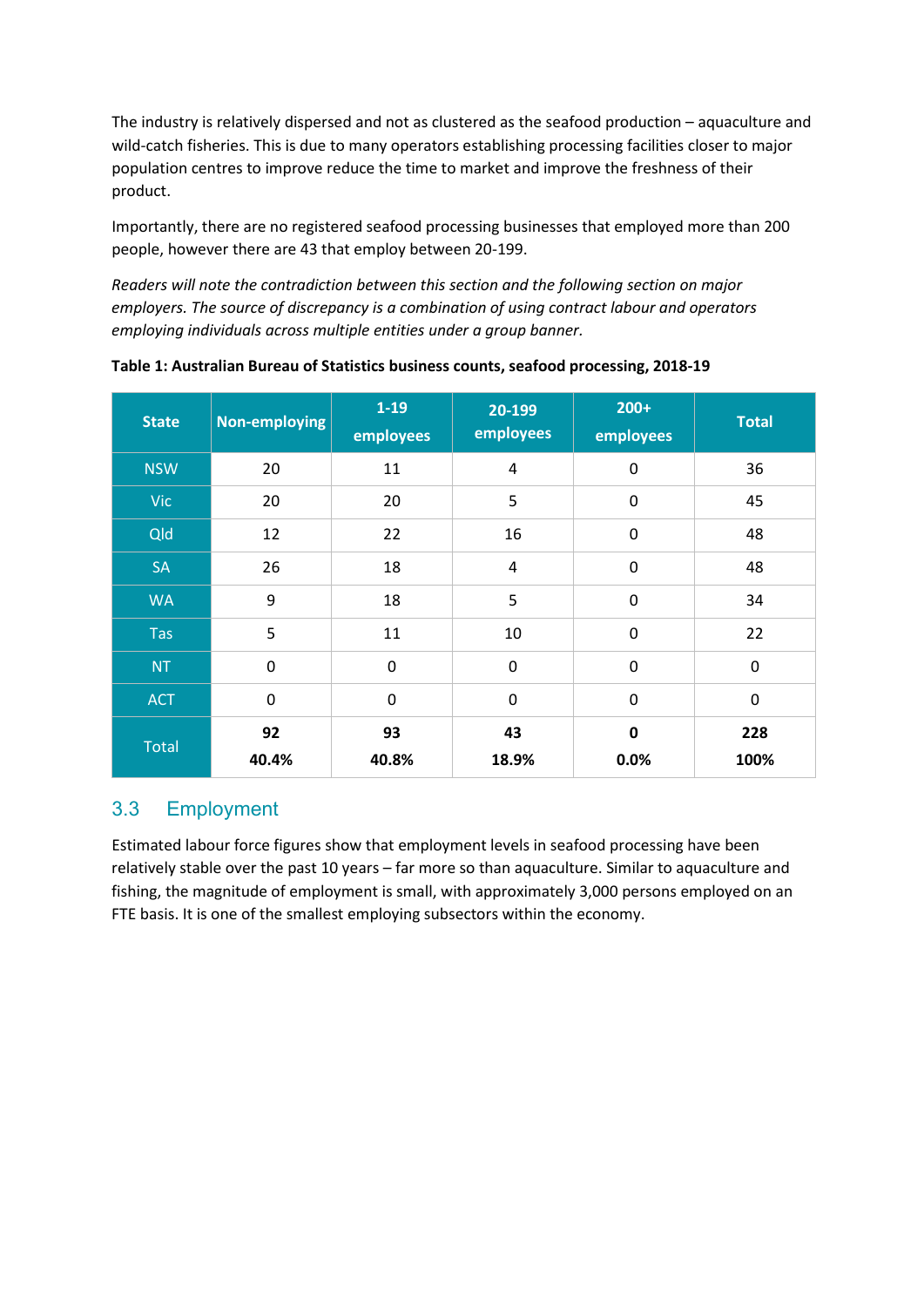

<span id="page-12-0"></span>**Figure 2: Persons employed in aquaculture, 2009-10 to 2019-20**

The Australian Government Labour Market Information Portal provides detailed 5-year employment projections from 2019 to 2024, with data from the Department of Employment, Skills, Small and Family Business. Projections of employment growth in aquaculture are neutral from May 2019 to May 2024, at a projected rate of 0.3%.

While these forecasts were made before the COVID-19 pandemic and China trade dispute, updated forecasts from BIS Oxford Economics indicate that the industry is expected to grow at approximately 4% over the medium term. Note, however, that increased value of production does not equate to greater employment levels. Currency movements, increasing prices, increased production efficiencies (such as automation) will positively contribute to an industry without requiring additional inputs of labour.

| <b>Industry</b>               | <b>Employment</b><br>May 2019 ('000) | <b>Projected</b><br>employment<br>May 2024 ('000) | <b>Projected</b><br>employment<br>growth over 5<br>years | <b>Projected</b><br>employment<br>growth over 5<br>years (%) |
|-------------------------------|--------------------------------------|---------------------------------------------------|----------------------------------------------------------|--------------------------------------------------------------|
| Aquaculture                   | 5.3                                  | 5.2                                               | $-0.2$                                                   | $-2.9%$                                                      |
| Food product<br>manufacturing | 205.8                                | 207.5                                             | 1.7                                                      | 0.8%                                                         |
| <b>Seafood</b><br>processing  | 2.1                                  | 2.1                                               | >0.01                                                    | 0.3%                                                         |
| All industries                | 12,879.6                             | 13,954.7                                          | 1,075.0                                                  | 8.3%                                                         |

<span id="page-12-1"></span>

| Table 2: Projected employment growth in seafood processing |  |  |  |  |
|------------------------------------------------------------|--|--|--|--|
|------------------------------------------------------------|--|--|--|--|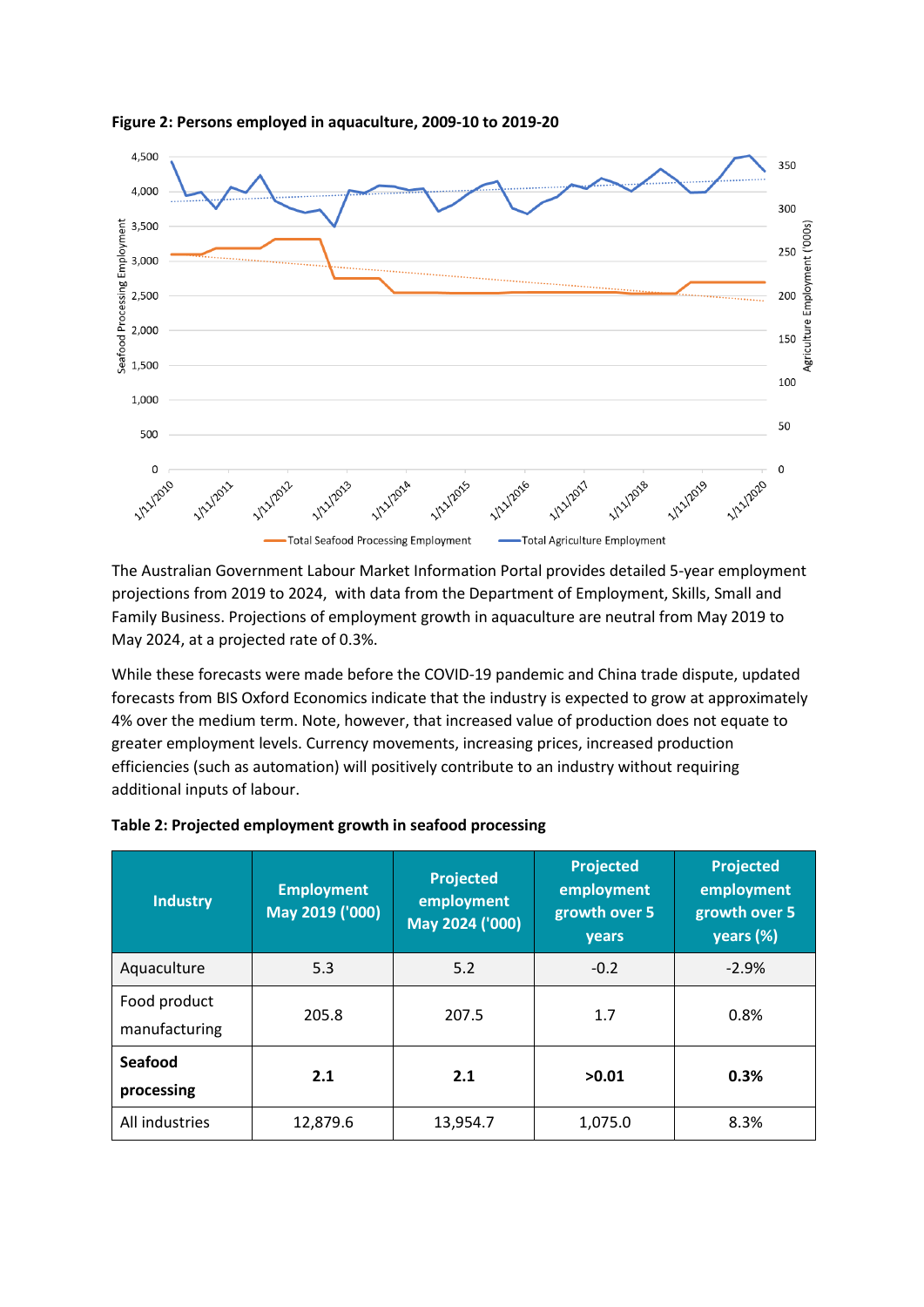### <span id="page-13-0"></span>3.4 Labour force characteristics

Under the current award, a Seafood Processing Attendant level 1 adult is paid \$753.80 a week at a rate of \$19.84 per hour worked. Excluding overtime, the award rate of \$19.84 equates to \$39,200, which is within the salary range of existing PLS workers. The role is classified as entry level and formal education of the workforce is modest. As of the 2016 Census, 76% of the workforce had no post-school qualifications.

Approximately half (53%) of workers are employed full-time, well below the national average of 66%. Approximately 43% of workers are female, one of the highest proportions in the manufacturing industry, second behind cosmetics and toiletry preparation manufacturing.

| <b>Classification level</b> | <b>Minimum weekly rate</b> | <b>Classification level</b> |
|-----------------------------|----------------------------|-----------------------------|
| Process Attendant Level 1   | 753.80                     | 19.84                       |
| Process Attendant Level 2   | 764.50                     | 20.12                       |
| Process Attendant Level 3   | 836.40                     | 22.01                       |
| Process Attendant Level 4   | 877.60                     | 23.09                       |

#### <span id="page-13-3"></span>**Table 3: Pay rates for processing attendants as of November 2020 for ordinary hours worked**

### <span id="page-13-1"></span>3.5 Risk of displacement of Australian workers

The industry has solid growth prospects over the medium term, particularly given the current pipeline of aquaculture projects - a supplier into the processing industry. This, combined with the existing confirmed shortage of workers, lowers the risk of displacing Australian workers. However, while overall risk may be low, PLF will still need to consider localised displacement risks, as some regions of Australia may be more sensitive to an influx of foreign workers. Use the labour market analysis, and subsequent updates, as a guide to indicate regions with high unemployment, youth unemployment and Indigenous unemployment, before engaging.

#### <span id="page-13-2"></span>Australian demand characteristics  $\mathbf{4}_{1}$

| <b>Section summary</b>                                                               |                                                                                                                                                                                                            |  |  |  |
|--------------------------------------------------------------------------------------|------------------------------------------------------------------------------------------------------------------------------------------------------------------------------------------------------------|--|--|--|
| Most seafood<br>processing workers are<br>in NSW, Qld, Victoria,<br>WA, and Tasmania | Workforce distribution approximately follows the population<br>distribution, with an over-representation of states with large<br>fishing operations.                                                       |  |  |  |
|                                                                                      | Many operators co-locate their processing facilities with their<br>aquaculture facilities, which will likely provide benefits to the PLS<br>in terms of clustering workers efficiency of worker placement. |  |  |  |
| The top 3 players in the<br>business control 65% of<br>industry revenue              | Tassal (25%), Huon (20%) and Simplot (20%) together control 65%<br>of industry revenue. The businesses employ 6,000 persons<br>collectively, however not all are classified as seafood process<br>workers. |  |  |  |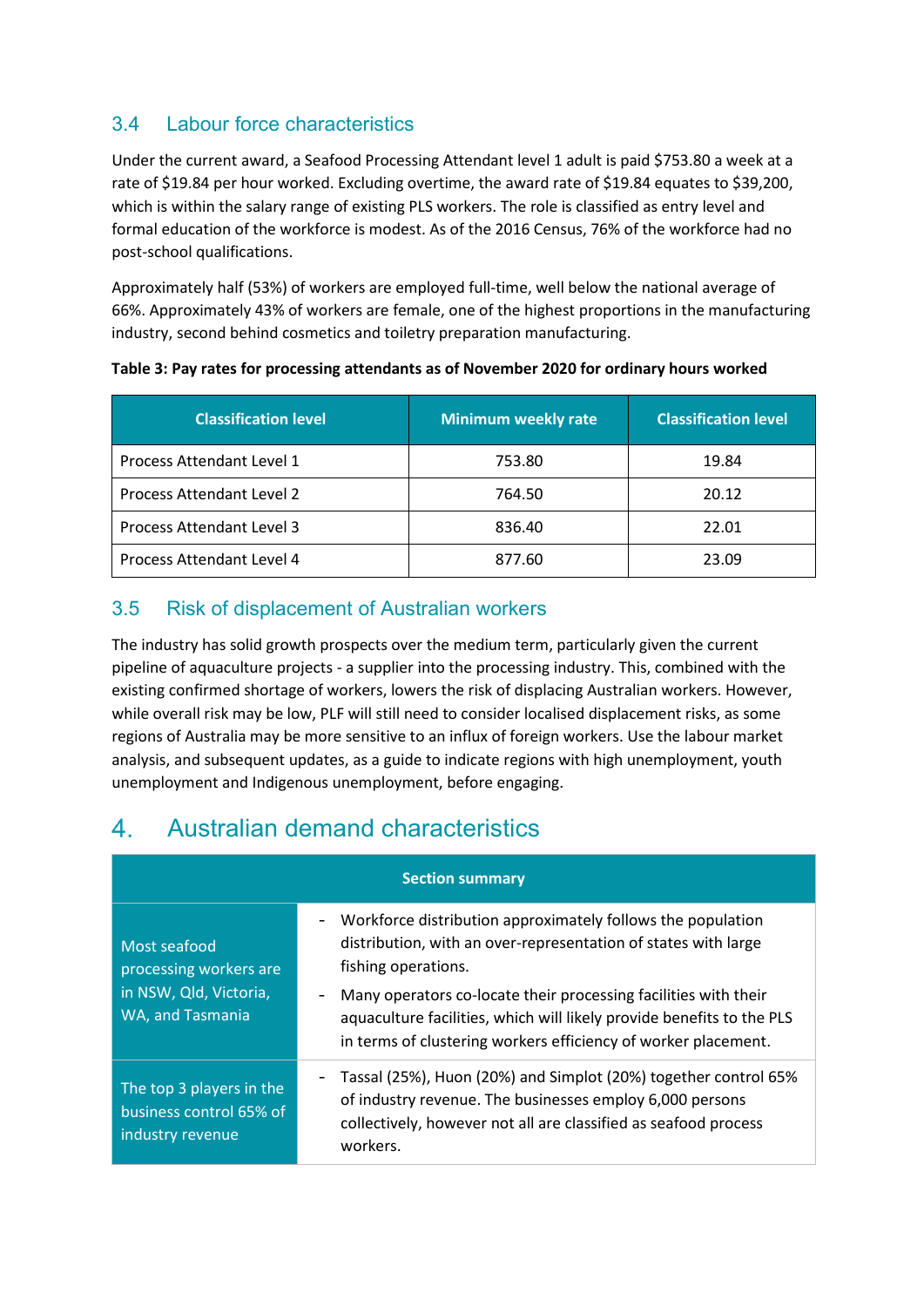### <span id="page-14-0"></span>4.1 State employment analysis

While many operations contain both aquaculture and processing activities in the same place, operators often locate their processing operations closer to population centres. This is to reduce the distance between the processed production and point of consumption, improving freshness of the product. This means many processing facilities, such as those located in Sydney and Melbourne, are ineligible for the PLS. The below table shows the proportion of seafood process workers in each state. Generally, it follows the distribution of the population, with an over-representation of those regions with a high concentration of fisheries, such as Tasmania. Also, we note that many aquaculture companies use different employment arrangements, such as labour hire companies or subsidiaries, for seafood processing operations.

| <b>State</b>              | <b>Proportion of Employment</b> |
|---------------------------|---------------------------------|
| <b>New South Wales</b>    | 24.1%                           |
| Queensland                | 19.2%                           |
| <b>Victoria</b>           | 18.0%                           |
| <b>Western Australia</b>  | 16.1%                           |
| <b>Tasmania</b>           | 14.6%                           |
| South Australia           | 6.5%                            |
| <b>Northern Territory</b> | 1.5%                            |
| <b>ACT</b>                | 0.0%                            |

#### <span id="page-14-2"></span>**Table 4: State share of employment of seafood processing workers[2](#page-14-3)**

#### <span id="page-14-1"></span>4.2 PWC labour market analysis findings on seafood processing

The below table and graph show the top 16 *eligible* regions (statistical area 2s) in Australia for placing PLS working in aquaculture. These figures have been taken directly from the 2020 PWC labour market analysis. The scores in the below table indicate the likelihood and extend of labour shortages in those regions.

The regions are clustered, with 6 located in Tasmania, and 3 in South Australia and Queensland, and all other states having 2 or fewer.

<span id="page-14-3"></span>**<sup>2</sup>** https://joboutlook.gov.au/occupations/seafood-process-workers?occupationCode=831313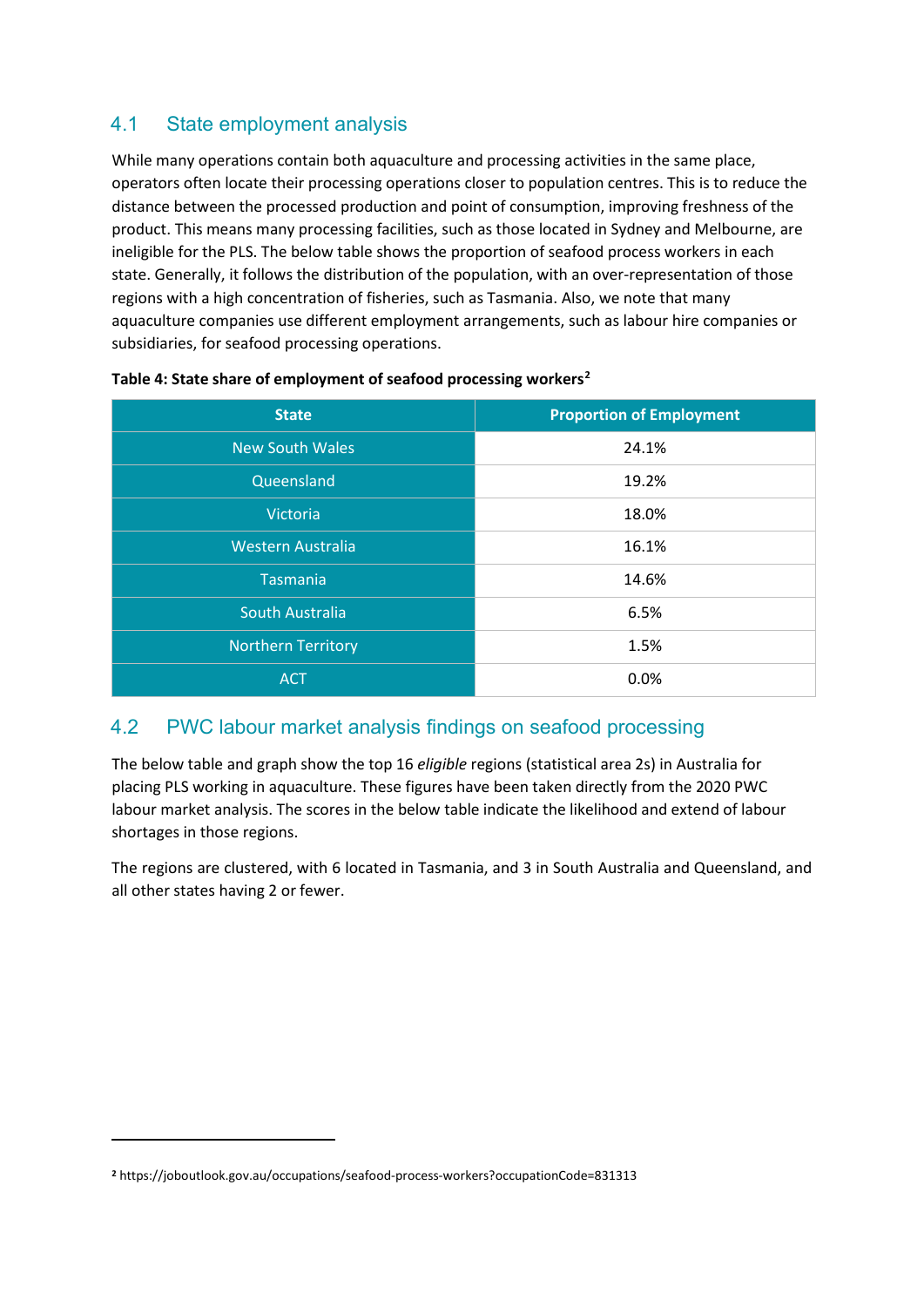| <b>Rank</b>    | SA <sub>2</sub>                         | <b>Score</b> | <b>Rank</b>     | SA <sub>2</sub>           | <b>Score</b> |
|----------------|-----------------------------------------|--------------|-----------------|---------------------------|--------------|
| $\mathbf{1}$   | Port Lincoln, SA                        | 65           | 9               | Huonville - Franklin, Tas | 39           |
| $\overline{2}$ | Smithton, Tas                           | 59           | 10 <sup>°</sup> | George Town, Tas          | 38           |
| $\overline{3}$ | Portland, Vic                           | 47           | 11              | Exmouth, WA               | 36           |
| $\overline{4}$ | Mooloolaba - Alexandra<br>Headland, Qld | 47           | 12 <sup>2</sup> | Geraldton, WA             | 36           |
| $\overline{5}$ | North West, Tas                         | 46           | 13              | Adelaide West, SA         | 35           |
| 6              | Hobart, Tas                             | 46           | 14              | West Coast, SA            | 34           |
| 7              | East Devonport, Tas                     | 42           | 15              | Westcourt - Bungalow, Qld | 34           |
| 8              | Morton Bay North, Qld                   | 39           | 16              | Taree, NSW                | 33           |

#### <span id="page-15-2"></span>**Table 5: Regions identified with high likelihood of labour shortages in seafood processing[3](#page-15-3)**

#### <span id="page-15-0"></span>4.3 Major players in Australian aquaculture

The seafood industry in Australia is highly concentrated, with the largest 3 players accounting for approximately 65% of industry revenue. See the following figure.

<span id="page-15-1"></span>



Beyond this, the industry is highly fragmented, with 80% of businesses employing 19 persons or less. About 40% are non-employing entities, which most, if not all, are not recommended for engagement.

#### *Tassal Group Ltd*

Tassal is the largest player in both Australian aquaculture and seafood processing, capturing approximately 1/4 of total revenue. It is a Tasmania-based vertically integrated company with

<span id="page-15-3"></span>**<sup>3</sup>** Source: PwC Labour Market Analysis, 2020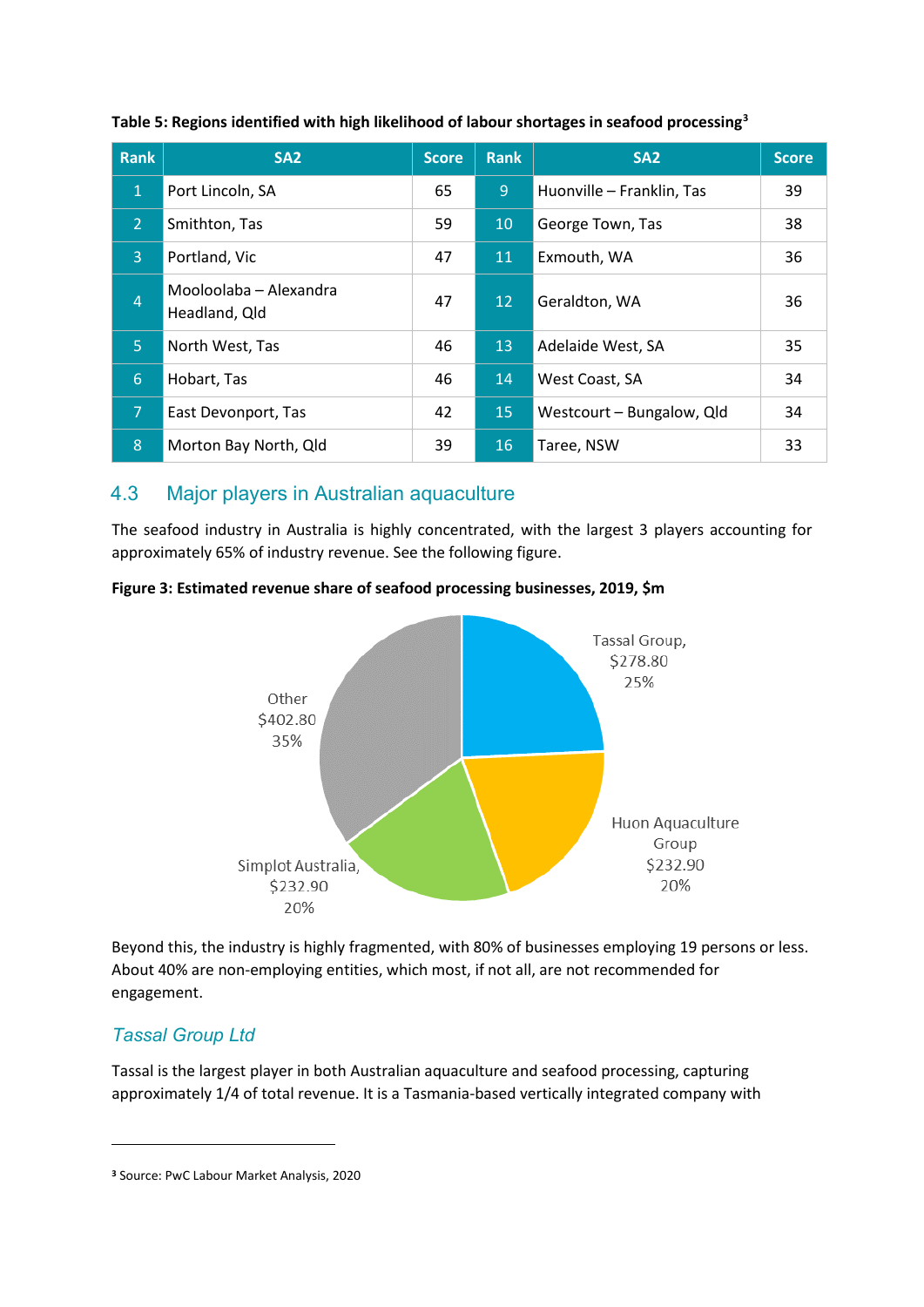hatchery, aquaculture, processing, and sales operations. Tassal is the largest producer and exporter of Atlantic Salmon in Australia and has made several acquisitions over recent years which have contributed positively to its operations.

Initially selling primarily to export markets, Tassal has refocussed is operations on the Australian market, reducing its export market exposure. The company has multiple operating sites around New South Wales, Queensland, and Tasmania.

#### *Huon Aquaculture Group Ltd*

Huon is another Tasmanian-based vertically integrated businesses, with operations in hatcheries, marine farms, and processing. The company also owns processing facility in Sydney and a variety of other facilities, including an experimental facility in Tasmania.

Huon plans to expand into other high value fish species and has conducted successful trials in Queensland and Western Australia on the viability of Yellowtail Kingfish. Huon has recently opened a salmon processing plan in Forrestdale, Western Australia, to better serve local consumers, as well as open export opportunities to Asia. The plant is similar to its new Paramatta Creek facility, which serves east coast consumers.

#### *Simplot Australia Pty Ltd*

Simplot Australia is an Australian company wholly owned by United States company J.R. Simplot. The company employs 2,360 people across Australia and New Zealand with 6 processing facilities: 2 in Tasmania, 2 in New South Wales, and 2 in Victoria. The company sells its goods under the Birds Eye and John West brands.

#### *Petuna Aquaculture Pty Ltd*

Petuna is a privately owned Australian operator based in Tasmania, employing approximately 180 people. It is 50% owned by Sealord Group Ltd, a global seafood operator.

#### *A Raptis & Sons Pty Ltd*

This company has a significant presence in the Northern Territory's Gulf of Carpentaria, Queensland and South Australia and employs 120 people.

#### <span id="page-16-0"></span>4.4 Major projects under development

The major players, including both Huon and Tassal, have recently opened processing facilities closer to population clusters to better serve those markets with fresh product. There are also 2 major projects currently under development, both in Queensland.

#### *Exmoor Station Project and Proserpine Expansion (\$257 million combined)* - *Tassal Group*

Two coordinated projects in the Mackay-Whitsunday region, announced August 2020, involve an \$85 million expansion of an existing facility near Proserpine; and a \$172 million project at Exmoor Station, north west of Mackay. The Exmoor Station Prawn Farm is proposed to be built within the Mackay aquaculture development area. It would deliver the state's largest land-based aquaculture facility with state-of-the-art hatchery, nursery and processing facilities.

#### *Guthalungra Aquaculture Project (\$100m) – Pacific Reef Fisheries*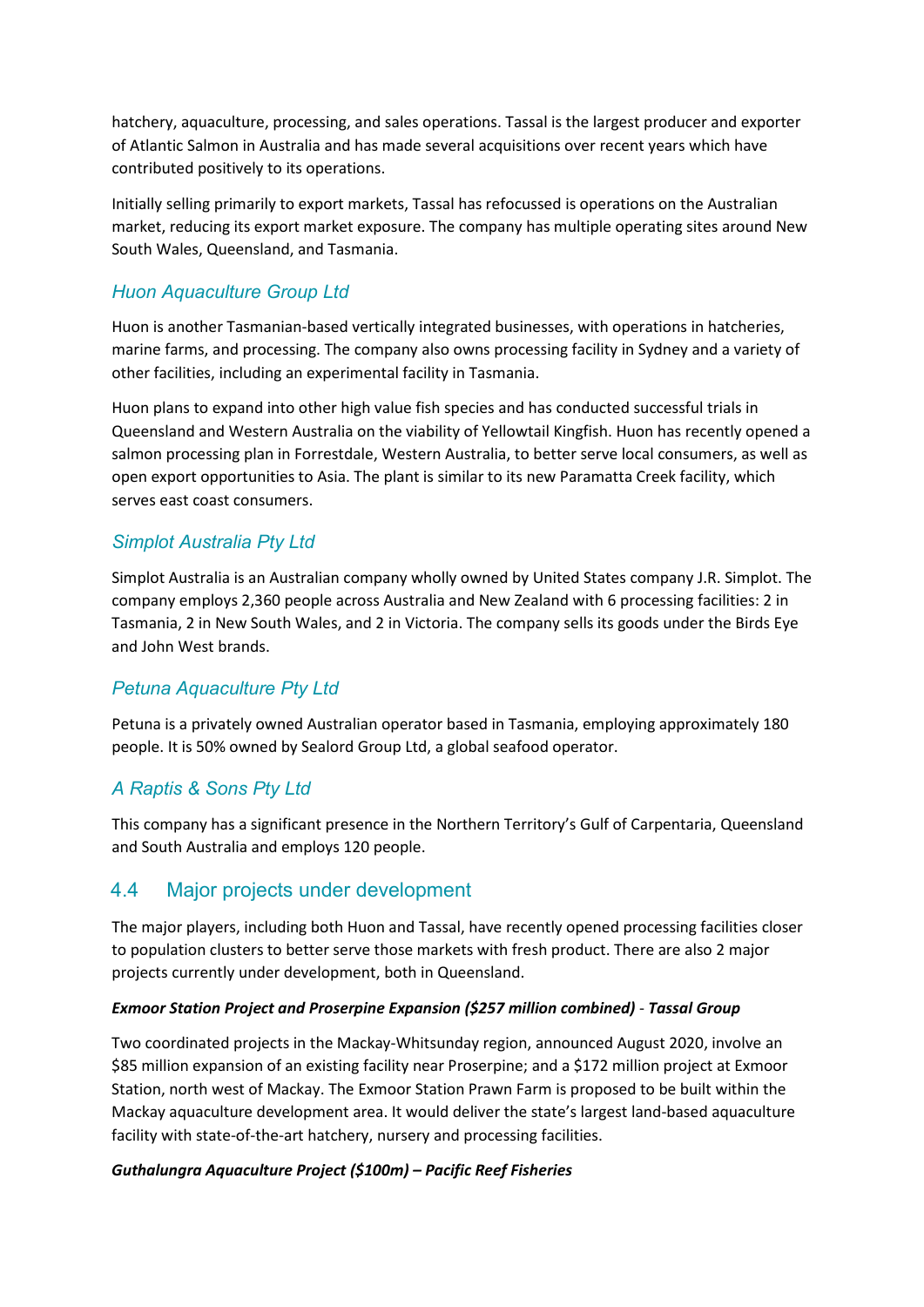This \$100m prawn farm is on an 800-hectare site adjacent to Elliot River in Queensland's Whitsunday region. Key features include:

- 259 aquaculture ponds covering 260 hectares
- 370-megalitre seawater storage pond
- 47-hectare discharge remediation area
- intake and discharge water pipelines to Abbot Bay, approximately 5.5 km long
- freshwater storage pond and water reticulation system
- seafood processing facilities.

Once operational, it will provide 220 jobs, and 2,700 tonnes of North Queensland black tiger prawns annually.[4](#page-17-2)

#### <span id="page-17-0"></span> $5<sub>1</sub>$ Workforce skill requirements

| <b>Section Summary</b>                                                        |                                                                                                                                                                                                    |
|-------------------------------------------------------------------------------|----------------------------------------------------------------------------------------------------------------------------------------------------------------------------------------------------|
| No formal qualifications<br>are required for<br>seafood processing<br>workers | With 76% of workers having no post-school qualifications, the<br>-<br>seafood processing industry has one of the highest proportions of<br>workers classified as low- or semi-skilled,             |
| Seafood process<br>workers (ANZSCO<br>831313) are ANZSCO<br>Level 5           | Seafood process workers scale, clean, fillet, cut, shell, grade, and<br>package fish. This role requires no formal qualifications or<br>education beyond high school, and is eligible for the PLS. |

### <span id="page-17-1"></span>5.1 Australian employer requirements

The basic technical skills required to work in the seafood process industry as a seafood process worker are relatively modest. No formal qualifications are required, and most of the industry has no qualifications beyond secondary schooling. Seafood processing generally has one of the highest proportion of workers in the manufacturing sector that are classified as low or semi-skilled.

<span id="page-17-2"></span><sup>4</sup> <https://www.felix.net/project-news/tassal-groups-257m-aquaculture-projects-to-create-1000-jobs-for-qld>

[https://www.statedevelopment.qld.gov.au/coordinator-general/assessments-and-approvals/coordinated](https://www.statedevelopment.qld.gov.au/coordinator-general/assessments-and-approvals/coordinated-projects/completed-projects/guthalungra-aquaculture)[projects/completed-projects/guthalungra-aquaculture](https://www.statedevelopment.qld.gov.au/coordinator-general/assessments-and-approvals/coordinated-projects/completed-projects/guthalungra-aquaculture) - last updated July 2020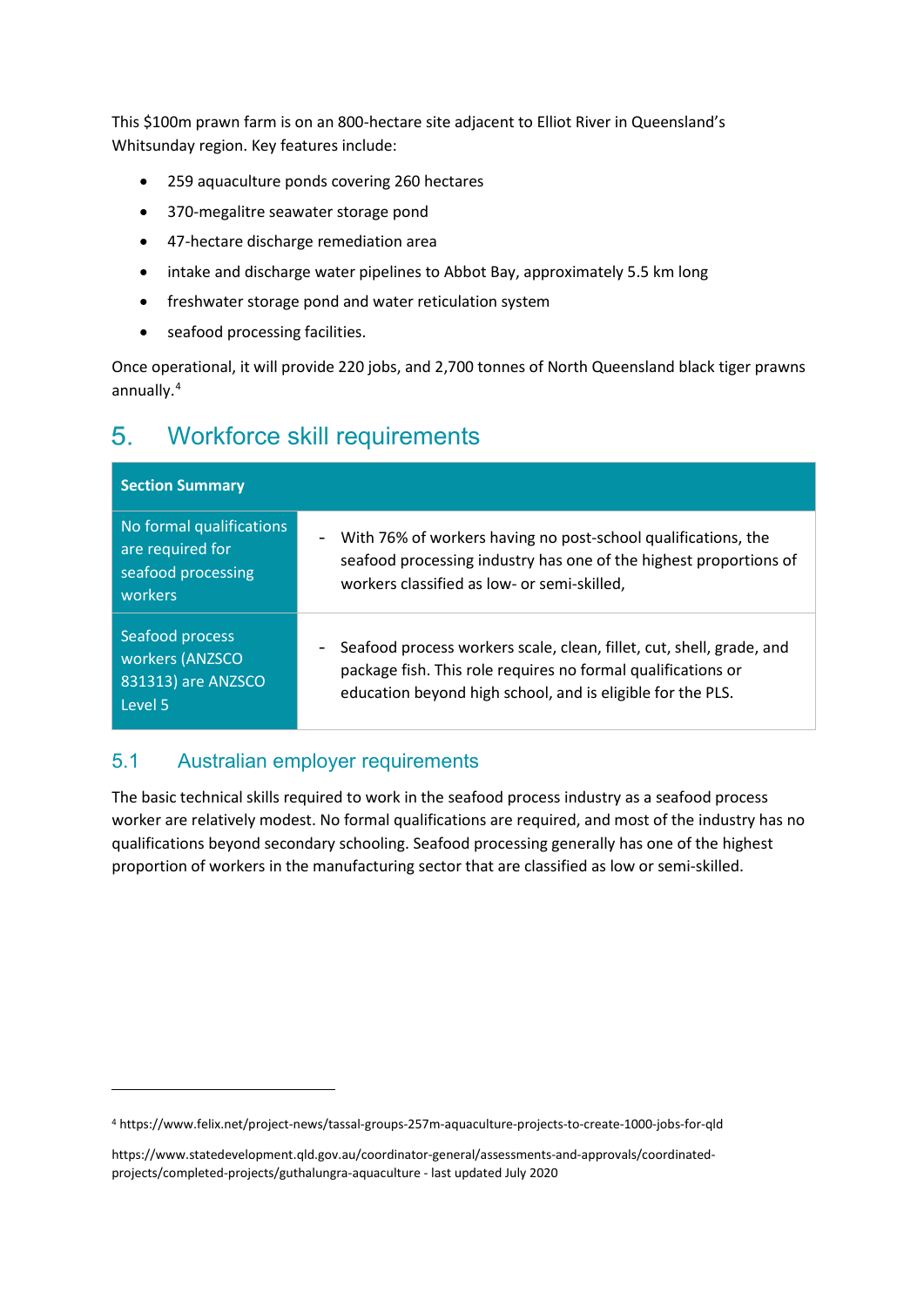

#### <span id="page-18-1"></span>**Figure 4: Education profile of seafood processing workers[5](#page-18-3)**

#### <span id="page-18-2"></span>**Table 6: Australian employer requirements[6](#page-18-4)**

| <b>Qualifications</b><br>(not mandatory) | Cert I in Seafood Processing<br>$\overline{\phantom{a}}$<br>Cert II in Seafood Processing<br>$\overline{\phantom{a}}$<br>Cert III in Seafood Processing<br>$\overline{\phantom{a}}$ |
|------------------------------------------|-------------------------------------------------------------------------------------------------------------------------------------------------------------------------------------|
| <b>Certifications</b><br>(not mandatory) | Manual handling<br>$\qquad \qquad \blacksquare$                                                                                                                                     |
| <b>Registrations &amp; licenses</b>      | Forklift operator's certificate<br>-                                                                                                                                                |
| (not mandatory)                          | First Aid<br>$\overline{\phantom{a}}$                                                                                                                                               |
| Other desirable traits<br>and experience | Understanding of food safety<br>$\overline{\phantom{a}}$                                                                                                                            |

#### <span id="page-18-0"></span>5.2 Eligible roles

#### *ANZSCO classification system*

**ANZSCO 831313 (Seafood Process Workers)** is classified as skill level 5. Occupations on a skill level of 5 in Australia and New Zealand have the level of skill obtained by an AQF Certificate I, or compulsory secondary education in Australia. The role is classified as one that can be done without formal qualifications.

The role of seafood process workers is to scale, clean, fillet, cut, shell, grade and package fish and shellfish. Tasks include:

sorting, inspecting and grading seafood products for size and quality

<span id="page-18-3"></span><sup>5</sup> https://joboutlook.gov.au/occupations/seafood-process-workers?occupationCode=831313

<span id="page-18-4"></span><sup>6</sup> <https://joboutlook.gov.au/occupations/seafood-process-workers?occupationCode=831313>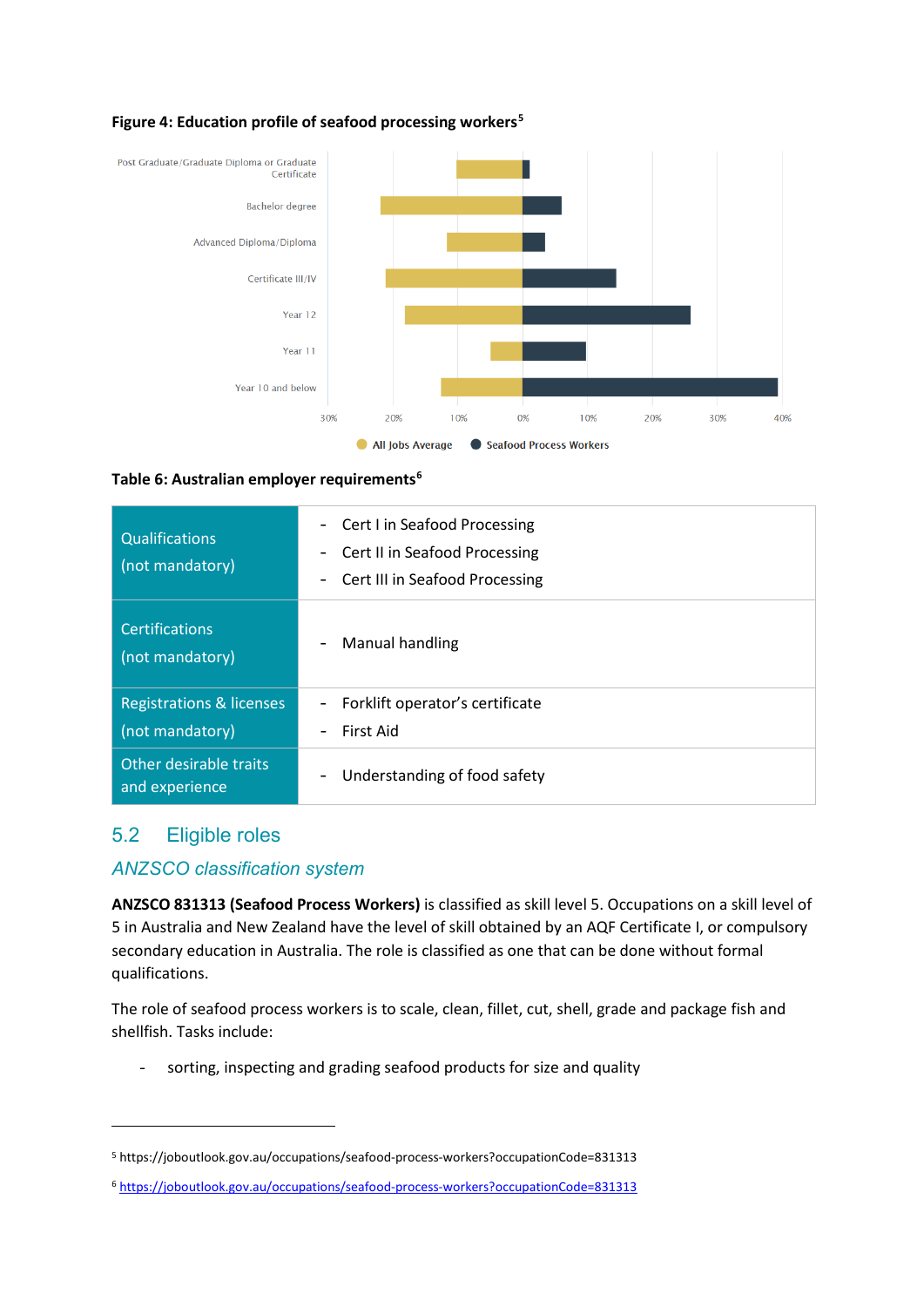- preparing seafood by skinning, trimming, washing, gilling, gutting, filleting, shucking, descaling, cooking, smoking, preserving and canning fish shellfish and molluscs
- operating machines that slice, peel, skin, and crumb seafood
- counting and packing prepared seafood for freezing
- packing frozen seafood blocks into cartons after freezing, to prepare stock for dispatch
- loading seafood products into trucks
- cleaning and sanitising equipment and work areas.

#### <span id="page-19-0"></span>Worker supply and sender country considerations 6.

| <b>Section Summary</b>                                                                                     |                                                                                                                                                                                                                                                                                                                                                                                                                                           |  |  |  |
|------------------------------------------------------------------------------------------------------------|-------------------------------------------------------------------------------------------------------------------------------------------------------------------------------------------------------------------------------------------------------------------------------------------------------------------------------------------------------------------------------------------------------------------------------------------|--|--|--|
| Seafood processing is<br>limited given the<br>overall size of fishing in<br>the Pacific and Timor<br>Leste | Due to the prevalence of foreign offshore fishing (approximately<br>-<br>3/4 of fisheries production), only a relatively small component of<br>the Pacific fisheries output is processed onshore in the Pacific.<br>Likewise, the processing facilities in Timor-Leste are<br>$\overline{\phantom{0}}$<br>underdeveloped. This is due to a consumer preference for fresh<br>fish as well as underdeveloped commercial fishing operations. |  |  |  |
| Onshore processing is<br>concentrated in PNG,<br>Fiji, and the Solomon<br><b>Islands</b>                   | 3 countries dominate Pacific seafood processing (most of which is<br>tuna):<br>Papua New Guinea: 45%<br>Fiji: 23%<br>Solomon Islands: 18%                                                                                                                                                                                                                                                                                                 |  |  |  |
| The major of processing<br>workers are women                                                               | Throughout the Pacific, men typically crew fishing boats, and women<br>are typically engaged in processing activities. Two reliable workforce<br>proportions that have been found are:<br>73% of the 7,500 workers in PNG are female<br>80% of the 500 workers at the Solomon Island Soltuna cannery are<br>female                                                                                                                        |  |  |  |

While an improvement upon aquaculture industry data, statistics about employment in seafood processing in Pacific are poor and out of date. Like the Australian data, it is often difficult to disaggregate the data concerning catching and processing operations when they are undertaken in proximity.

### <span id="page-19-1"></span>6.1 Supply of Pacific workers

#### *Fishery operations in the Pacific*

Fishing represents a considerable component of most Pacific economies. Again, precise estimates are difficult given the increasingly blurring lines between subsistence and commercial operations. The following figure shows an estimate of the extent of fishing operations by type. As of 2014 (the most reliable and recent estimate of fisheries production), total production is perhaps \$3.6bn USD.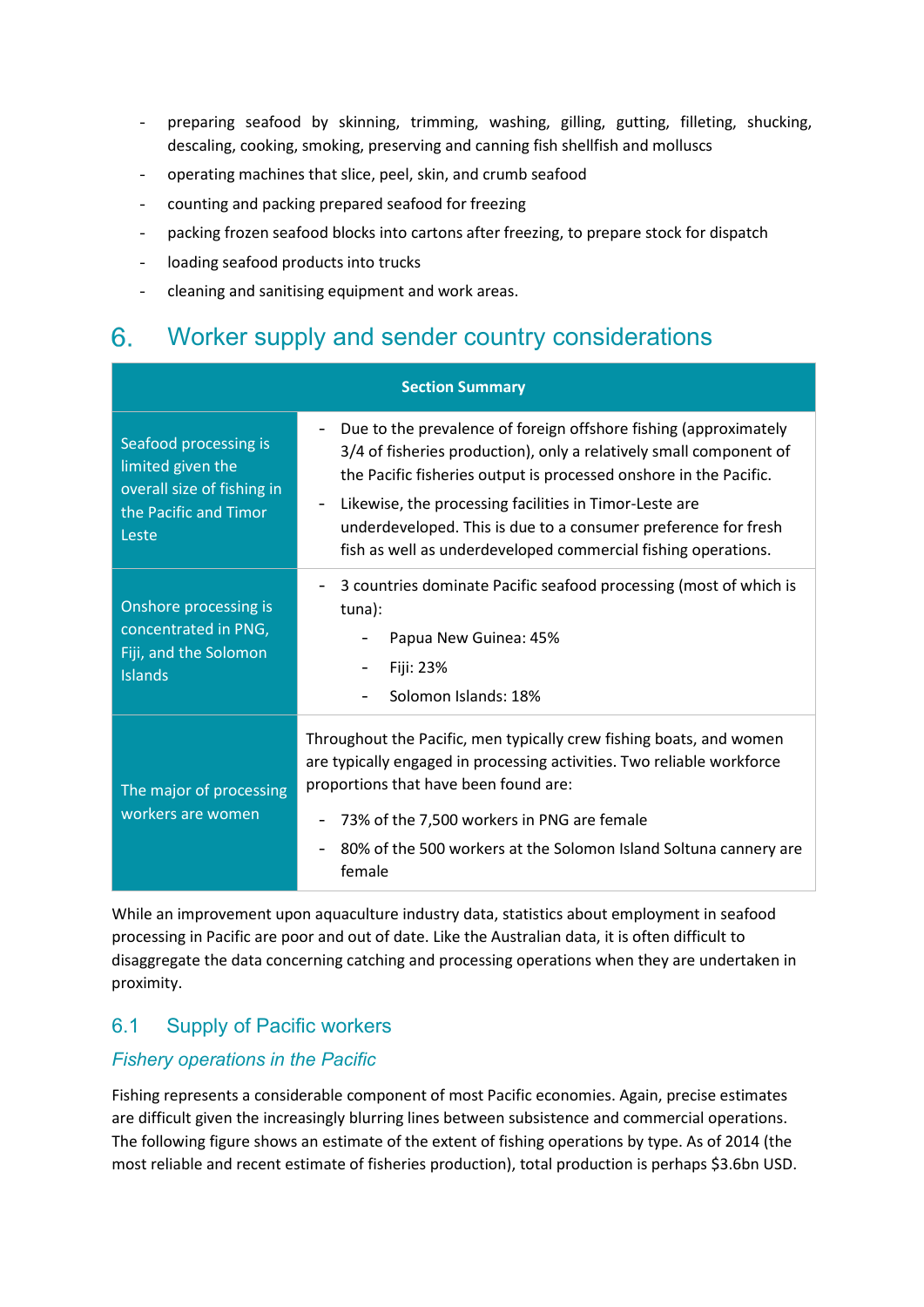However, it is worth noting that 3/4 of the value of offshore fishing was captured by foreign-based operators, who don't process their catch locally.



#### <span id="page-20-0"></span>**Figure 5: Value of fisheries production in the Pacific, USD\$m, 2014**

#### *Onshore processing volume and associated employment*

The below figure illustrates the estimated volume of onshore processing in the Pacific. Only 4 countries account for 92% of total processing volume in the Pacific: Papua New Guinea (~45%), Fiji (~23%), the Solomon Islands (~18%), and the Marshal Islands (6%) (Pacific Islands Forum Fisheries Agency, 2019).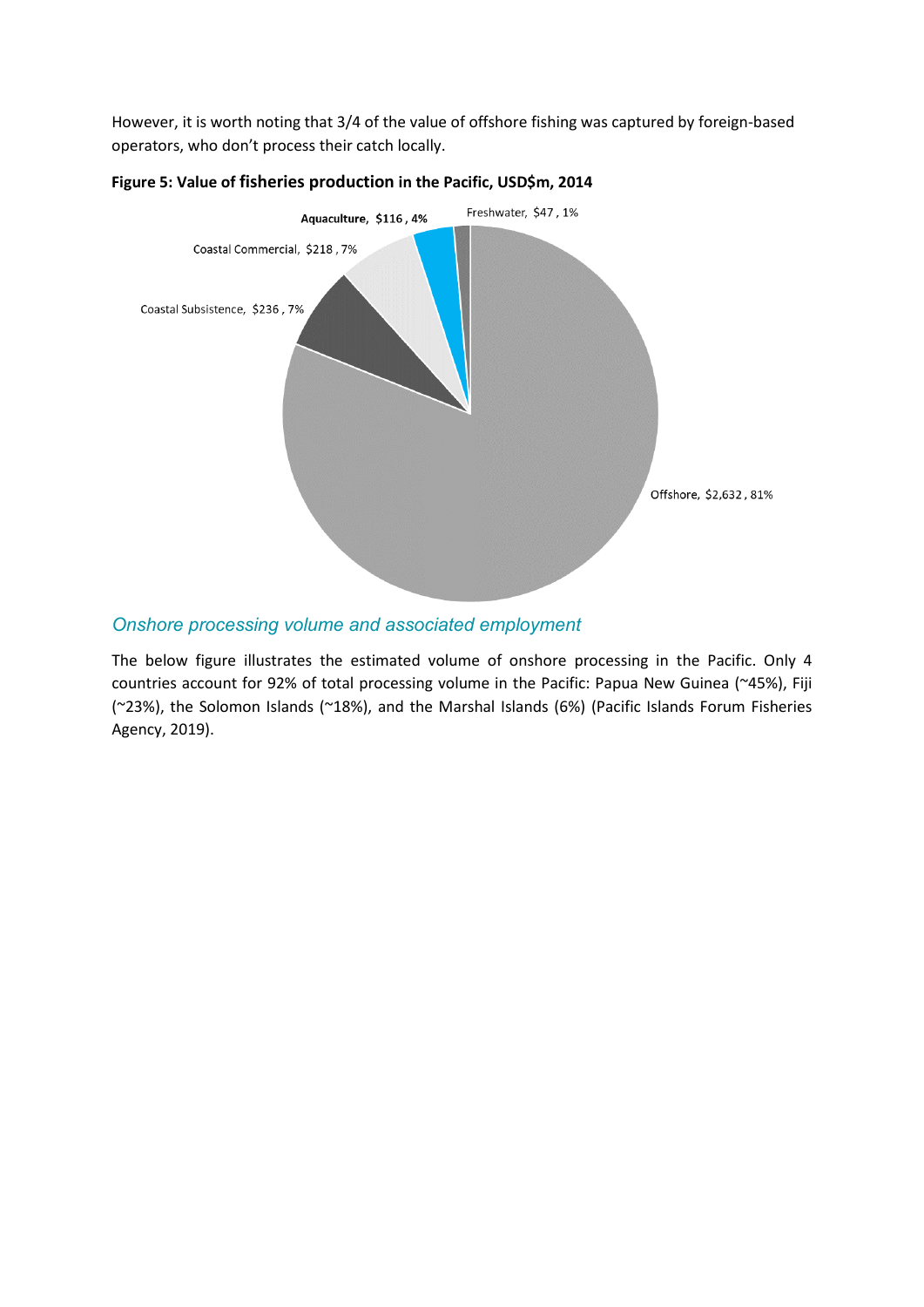

#### <span id="page-21-0"></span>**Figure 6: Pacific Onshore Processing Volumes, tonnes, 2010-2016[7](#page-21-1)**

In terms of employment, the following figure shows the estimated number of persons employed in the fisheries by sub-sector. As of 2016, the latest available data, there were 18,000 jobs in fisheries, with an estimated 12,000 in processing and related services. This number had grown strongly over the start of the past decade on the back of increasing throughput – from 8,000 to 12,000 tonnes over 6 years. As shown above, the processing industry is concentrated in Melanesia. Papua New Guinea accounts for 64% of all pacific processing jobs, Fiji 17%, and Solomon Islands 12%.

- Papua New Guinea, 7,500 jobs as of 2014
- Fiji, 2,000 jobs as of 2014
- Solomon Islands, 1,500 jobs as of 2015 (Gillett, Fisheries In The Economies of Pacific Island Countries and Territories, 2016).

The underdeveloped processing facilities in the other PICs typically only employ a few dozen, or less, employees per country. In terms of existing work-ready supply of seafood processing workers, PNG, Fiji and the Solomon Islands are the best candidates to source workers, particularly with regard to recruiting scale and experience of the workers.

<span id="page-21-1"></span><sup>7</sup> Pacific Islands Forum Fisheries Agency, Tuna Fishery Report Card 2018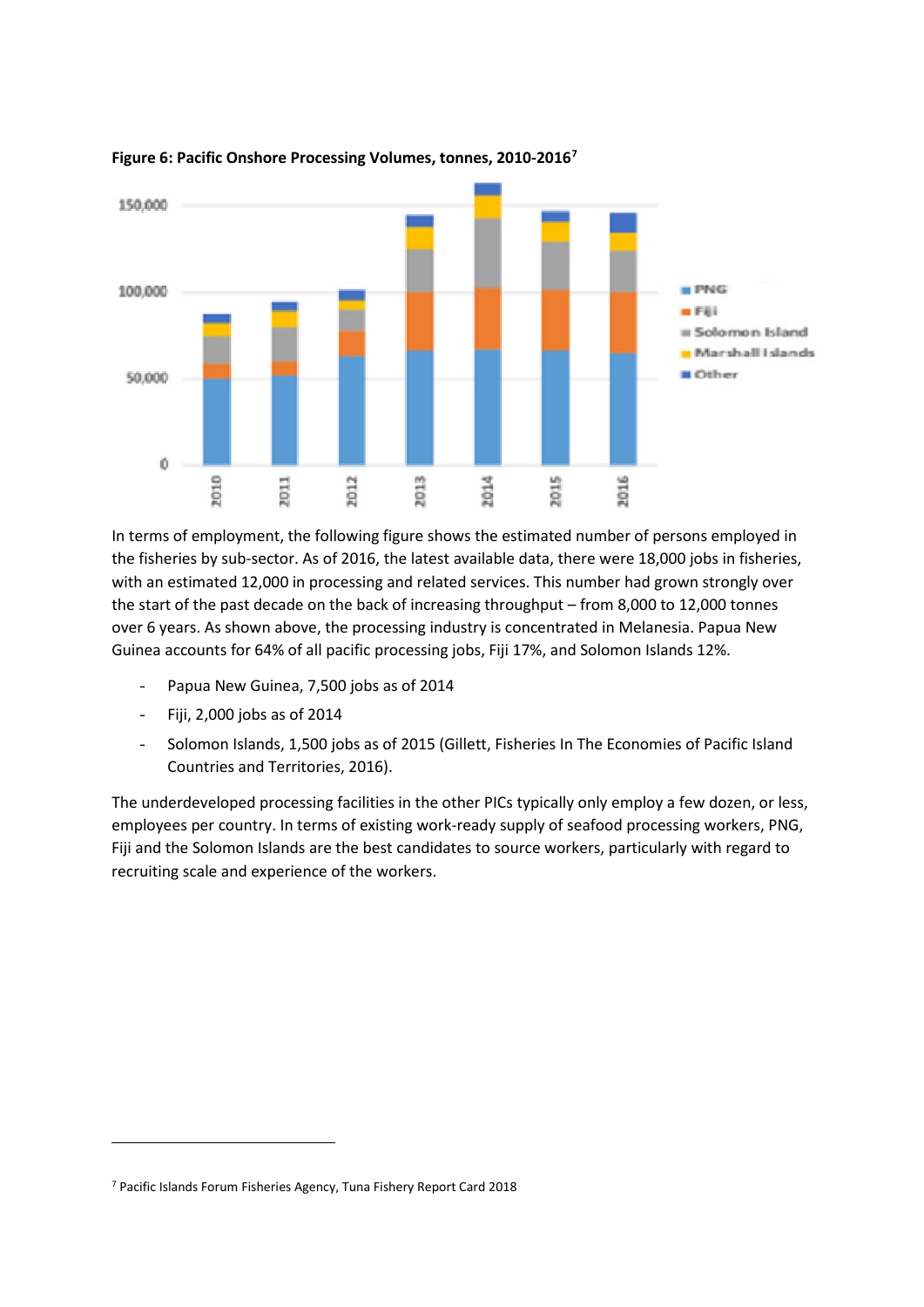

#### <span id="page-22-1"></span>**Figure 7: Pacific fisheries employment by sub-sector, 2010-2016[8](#page-22-2)**

#### *Pacific women in seafood processing*

Women do much of the seafood processing in the Pacific, with men typically working as crew in marine fishing (>90% of crew are male). Noting the difficulties in data collection, we have 2 estimates of the prevalence of women in seafood processing:

- Papua New Guinea: 73% of the 7,500 employed workers are women.
- Solomon Islands: 80% of the 500 workers at the Soltuna canning factory are women (Gillett, Fisheries in the Economies of the Pacific Island Countries and Territories, 2009).

While this report has not been able to locate a reliable estimate, the proportion of women in processing in Fiji is believed to be similar to PNG and the Solomon Islands. That is, a large majority.

The prevalence of women in Pacific processing, along with a relatively equal representation in Australia (43% female workforce), provides an excellent opportunity for Pacific women to engage in Australian seafood processing facilities.

### <span id="page-22-0"></span>6.2 Seafood processing in Timor Leste

Timor-Leste's National Aquaculture Development Strategy aims to increase aquaculture production to 12,000 t per year, up from the current 80 t per year. This ambitious target will require increased efficiency and new farmers to commence production. On top of this, Timor-Leste has significant wild-catch operations. However, Timor-Leste lacks commercial processing facilities. Most fish is sold fresh and the remainder is put through an artisanal drying process. There is a recognised need for processing facilities in the future, particularly if fishery operations move from artisanal to industrial, however at present, there are no plans to develop the processing industry (USAID, 2016).

<span id="page-22-2"></span><sup>8</sup> Fisheries in the Economies of Pacific Island Countries and Territories, 2016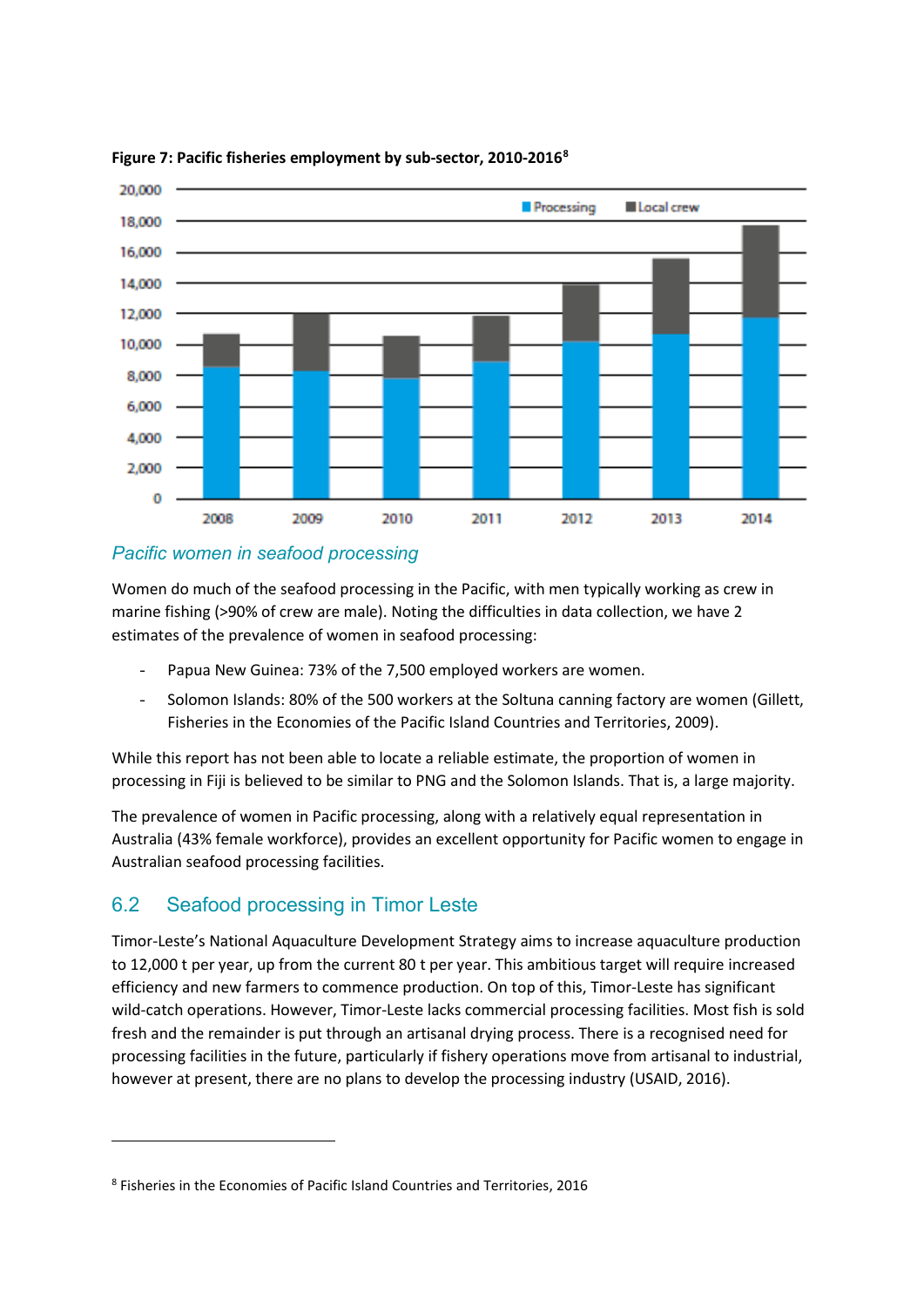With consumers preferring fresh fish, commercial processing techniques are undeveloped in Timor-Leste. Apart from artisanal practices, which have not been considered in depth, there is unlikely to be a work ready pool of workers with industrial-scale fish processing experience. Likewise, there is limited opportunity for these workers to apply their skills upon return home.

Timor-Leste should be monitored for any new developments in the seafood processing space. There is a recognised need for processing facilities in the medium-term future and given the government's focus on developing aquaculture, it is a likely next step (López-Angarita, et al., 2019).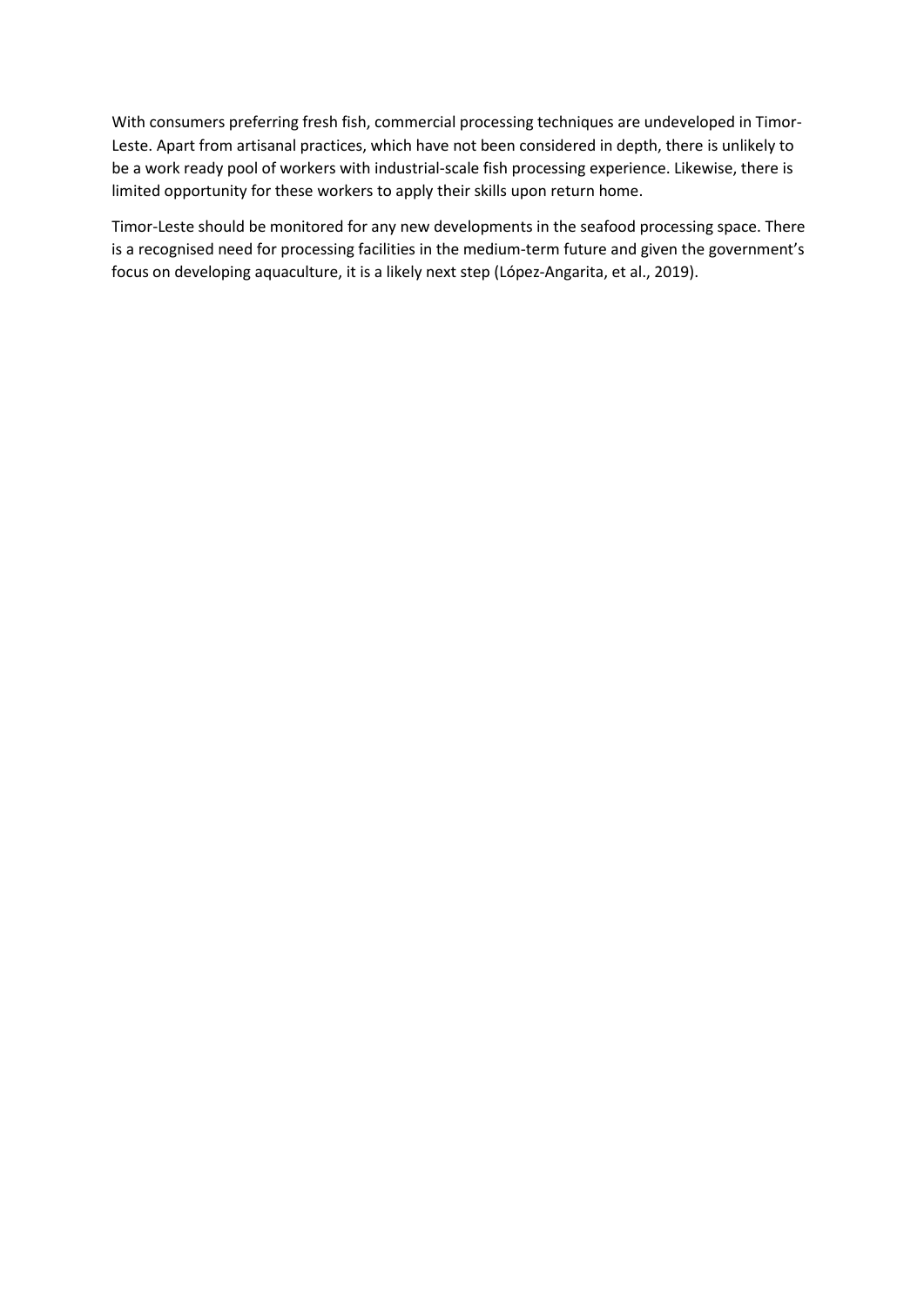#### $7.$ Risks assessment

#### **Table 7: Risk assessment summary**

<span id="page-24-1"></span><span id="page-24-0"></span>

| <b>Risk</b>                                                            | <b>Impact</b>                                                                                                  | <b>Risk</b> | <b>Treatments</b>                                                                                                                                                                                                                             |
|------------------------------------------------------------------------|----------------------------------------------------------------------------------------------------------------|-------------|-----------------------------------------------------------------------------------------------------------------------------------------------------------------------------------------------------------------------------------------------|
| Insufficient number of placement<br>opportunities due to industry size | Reduced size of industry cohort and lower return on<br>PLF resources.                                          | High        | 200 - 300 FTE workers                                                                                                                                                                                                                         |
| Decline in industry demand for<br>workers - temporary                  | Mass redundancies of workers which will require<br>redeployment and potentially be returned to the<br>Pacific. | Moderate    | Given the dependence on the primary industries<br>of fishing and aquaculture, demand for workers is<br>expected to fluctuate.                                                                                                                 |
| Decline in industry demand for<br>workers - long term (structural)     | Increased production efficiency, such as through<br>automation, reduces the demand for workers<br>permanently  | High        | While technology is improving efficiency without<br>the increased demand for labour, the overall<br>growth in size of the industry will continue to<br>provide opportunities for low- and semi-skilled<br>workers for the foreseeable future. |
| Injury of death of worker                                              | Injury of death of worker, plus pecuniary impacts for<br>the worker's family, AE, and PLF.                     | Low         | When standard procedures are followed and<br>training is provided for equipment use, Seafood<br>processing is a low-risk injury industry.                                                                                                     |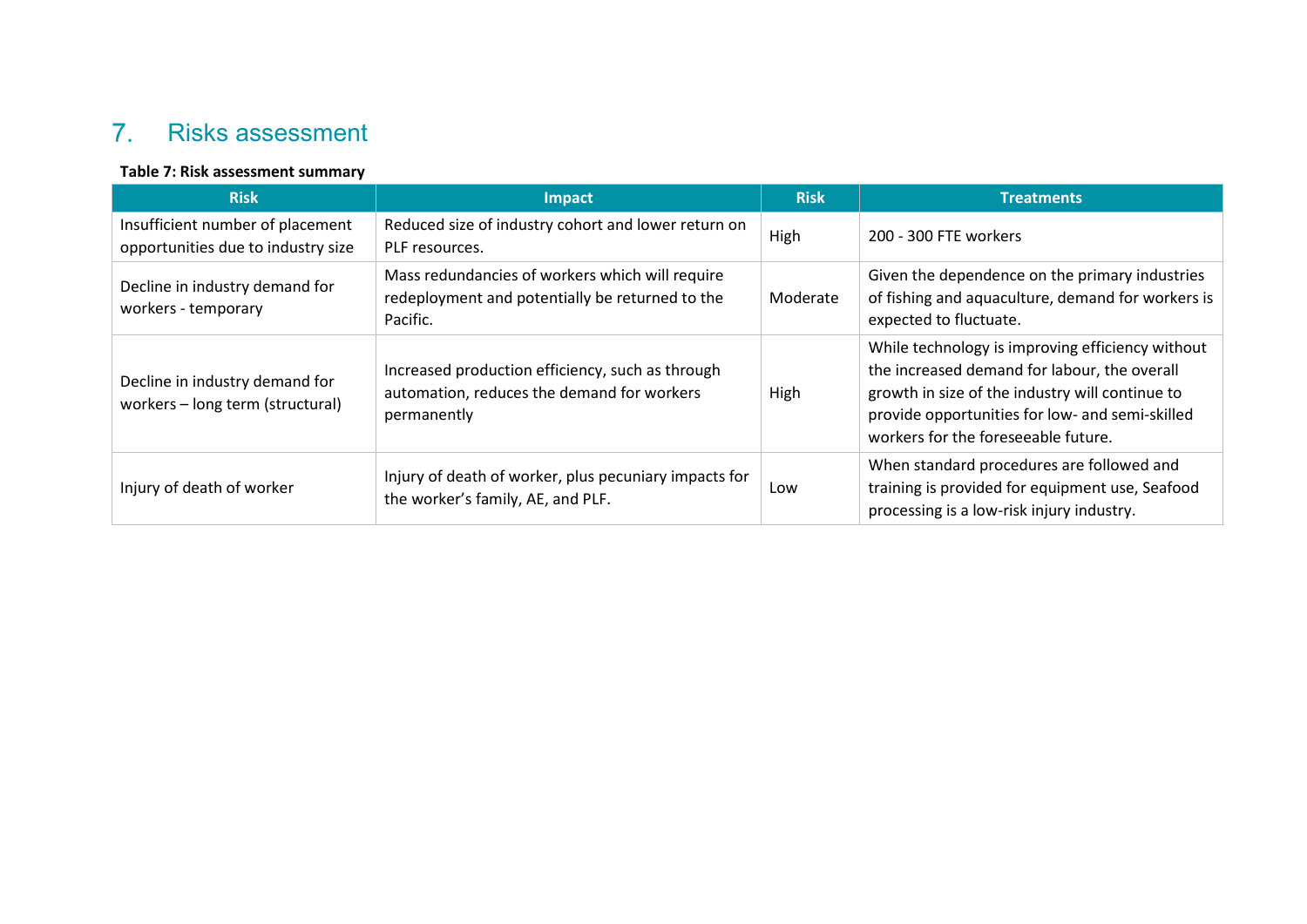## <span id="page-25-0"></span>References

- Adams, T., Bell, J., & Labrosse, P. (2001). *Current Status of Aquaculture in the Pacific Islands.* Noumea: Secretariat of the Pacific Community.
- Amos, M., Garcia, R., Pickering, T., & Jimmy, R. (2014). *Study on the Potential of Aquaculture in the Pacific.* Noumea: Secretariat of the Pacific Community.
- Australian Bureau of Statistics. (2009). *1220.0 - ANZSCO - Australian and New Zealand Standard Classification of Occupations, First Edition, Revision 1.*
- Australian Bureau of Statistics. (2020). *ABS 8155.0 - Australian Industry.*
- Australian Bureau of Statistics. (n.d.). *ABS 5206.0 - Australian National Accounts: National Income, Expenditure and Product, Mar 2018.*
- Australian Government. (2019). *Industry Projections - five years to May 2024.* Excel Document, Labour Market Information Portal, Department of Education, Skills and Employment. Retrieved from https://lmip.gov.au/default.aspx?LMIP/GainInsights/EmploymentProjections
- Australian Government. (2019). *Occupation projections - five years to May 2024.* Excel Document, Labour Market Information Portal, Department of Education, Skills and Employment. Retrieved from https://lmip.gov.au/default.aspx?LMIP/GainInsights/EmploymentProjections
- Australian Government. (n.d.). *Job Outlook for Aquaculture Workers ANZSCO ID 8411*. Retrieved from Job Outlook: https://joboutlook.gov.au/occupations/aquacultureworkers?occupationCode=8411
- CGIAR. (2020, May 19). *Timor-Leste to Scale Up Aquaculture Sector, Offering Lessons to Other Nations*. Retrieved from CGIAR, Research Program on Fish: https://fish.cgiar.org/news-andupdates/news/timor-leste-scale-aquaculture-sector-offering-lessons-othernations#:~:text=In%20the%20previous%2010%20years,for%20the%20scaling%20of%20aqua culture.
- Department of Agriculture, Australian Government. (2015). *Australia's Seafood Trade.* Canberra.
- Department of Agriculture, Fisheries and Forestry, Australian Government. (2012). *The Australian Seafood Industry: Workforce Information and Stakeholder Responses.* Canberra.
- Gillett, R. (2009). *Fisheries in the Economies of the Pacific Island Countries and Territories.* Mandaluyong City, Philippines: Asian Development Bank.
- Gillett, R. (2016). *Fisheries In The Economies of Pacific Island Countries and Territories.* Noumea, New Caledonia: SPC.
- IBISWorld. (2019). *Seafood Processing in Australia. Upscaling: Strong export demand has supported vertically integrated seafood processors.*
- López-Angarita, J., Hunnam, K., Pereira, M., Mills, D., Pant, J., Teoh, S., . . . Tilley, A. (2019). *Fisheries and aquaculture of Timor-Leste in 2019: Current knowledge and opportunities.* Penang, Malaysia: WorldFish.